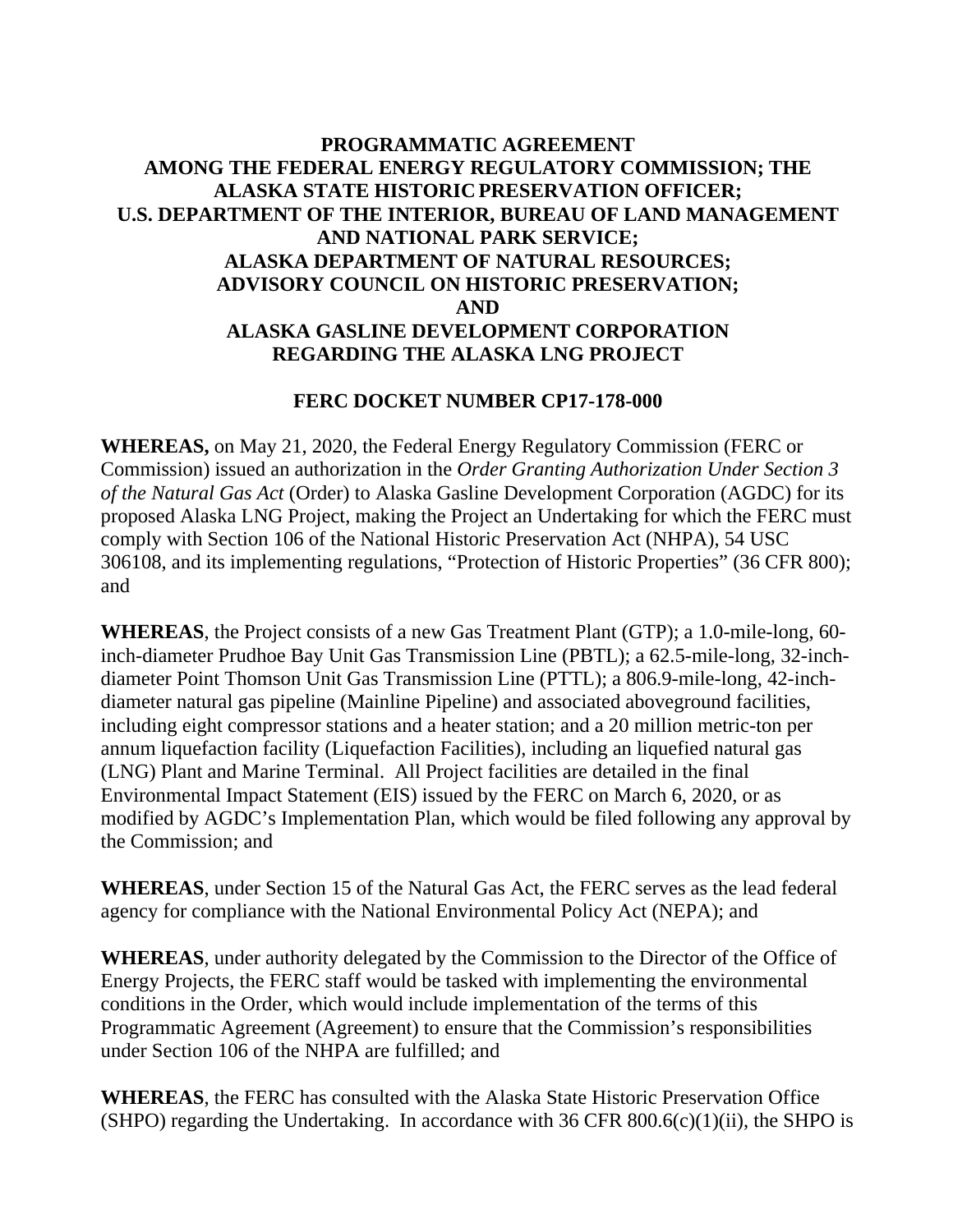a required signatory for the execution of this Agreement; and

**WHEREAS**, in consultation with the SHPO, the FERC, under Section 106 of NHPA, has defined the Undertaking's area of potential effects (APE) to include an APE for direct Project effects as the rights-of-way for construction of the PTTL, PBTL, and Mainline Pipeline; and the footprint of off-corridor facilities, additional temporary workspace, permanent and temporary access roads, and the GTP and Liquefaction Facilities, including submerged lands in the Beaufort Sea and Cook Inlet; and an APE for indirect effects as a 1-mile buffer around all Project components as more fully described in the final EIS; and

**WHEREAS**, the Bureau of Land Management (BLM) has determined that a portion of the Project will cross BLM administered lands and will require authorization under Section 28 of the Mineral Leasing Act of 1920 (30 USC 185, as amended), making the Project an Undertaking subject to Section 106 review by the BLM; and

**WHEREAS,** the Mainline Pipeline crosses the Denali National Park and Preserve, managed by the National Park Service (NPS), and will require NPS authorization pursuant to the Denali National Park Improvement Act (Public Law 113-33) in accordance with the Alaska National Interest Lands Conservation Act Title XI and regulations at 36 CFR 14, making the Project an Undertaking subject to Section 106 review by NPS; and

**WHEREAS,** BLM and NPS have designated the FERC as the lead federal agency for compliance with Section 106 of the NHPA pursuant to 36 CFR  $800.2(a)(2)$ ; and

**WHEREAS**, the Alaska Department of Natural Resources (DNR) is a landowner and has obligations to protect state-owned historic, prehistoric, or archaeological resources as provided under Alaska Statute (AS) 41.35, and the FERC has invited DNR to be a consulting party; and

**WHEREAS**, due to their responsibilities and rights as land managers and/or their responsibilities to assist with, facilitate, or implement steps required under the terms of this Agreement and the associated Cultural Resources Management Plan (CRMP), the FERC has invited BLM, NPS, and DNR to sign this Agreement as invited signatories; and

**WHEREAS**, archaeological surveys were performed for the PTTL, PBTL, and Mainline Pipeline; and the footprint of off-corridor facilities, additional temporary workspace, permanent and temporary access roads, and the GTP and Liquefaction Facilities, consisting of about 25,050 acres to address the direct APE; and

**WHEREAS,** portions of the APE have not yet been inventoried pursuant to 36 CFR 800.4, including: the inventory for archaeological sites in approximately 3,677 acres within the APE for direct, physical effects; and the entire inventory for above ground resources including architectural properties, cultural landscapes, and Traditional Cultural Properties within the entire direct and indirect APE; and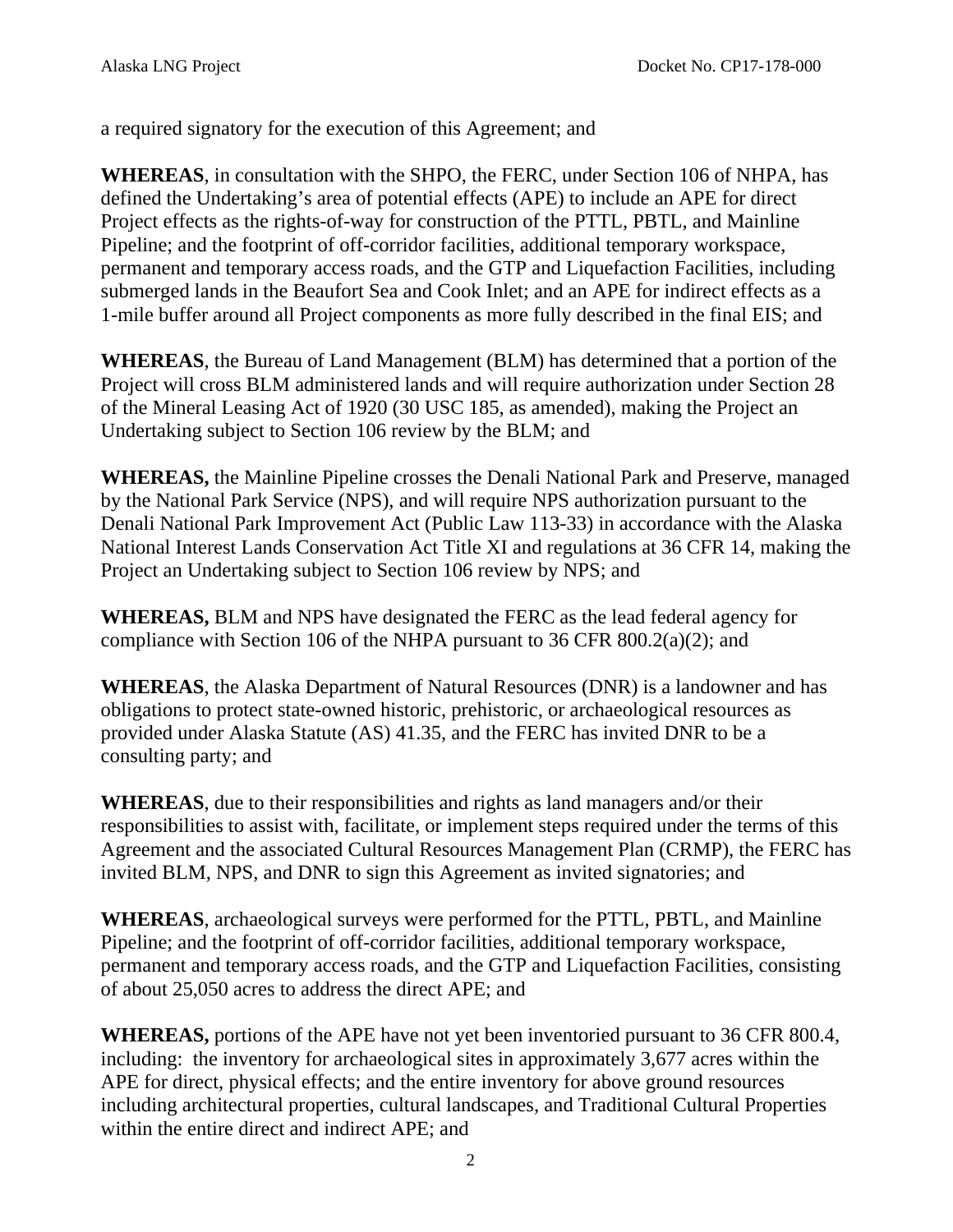**WHEREAS**, as a result of the inventory, 52 resources were identified that are listed on or have been determined eligible for listing on the National Register of Historic Places (National Register or NRHP) including various segments of roads and trails, the Rosebud Knob Archaeological District, and the Gallagher Flint Station National Historic Landmark (NHL), and 20 additional resources require more information to make a determination of eligibility; and

**WHEREAS**, findings of effect regarding the identified historic properties have not yet been made, nor considerations of steps to modify the Undertaking to avoid or minimize any effects; and

**WHEREAS**, the Undertaking is regional in scope, is proposed to be constructed in corridors and over large land areas, and the FERC has determined that effects to historic properties from the Undertaking anticipated by the BLM, NPS, SHPO, and AGDC have not been fully determined; and

**WHEREAS**, in conformance with NEPA (40 CFR 1500), the Federal Land Management and Policy Act of 1976 (FLMPA, 43 USC 1701-1789), and the BLM's Surface Management Regulations (43 CFR 3809), the BLM is scheduled to issue a Record of Decision in June 2020; and

**WHEREAS**, in conformance with NEPA (40 CFR 1500), NPS Management Policies 2006, and NPS Guidance for Non-Impairment Determinations and the NEPA Process, the NPS is scheduled to issue a Record of Decision in June 2020; and

**WHEREAS**, the Project may adversely affect the Gallagher Flint Station National Historic Landmark (NHL), and the NPS has also participated as a consulting party in the Section 106 consultation in regard to its authority to comment on effects to NHLs pursuant to 36 CFR 800.10(c); and

**WHEREAS**, if the FERC, pursuant to Section 110(f) of the NHPA (54 USC 306107) and 36 CFR 800.10, determines that there may be a direct adverse effect of the Undertaking on an NHL including any part of an NHL District, the FERC, to the maximum extent possible, will undertake such planning and actions as it may be necessary to minimize harm to such landmark; and

**WHEREAS**, the FERC is using the Agreement to clarify the framework that will be followed to address any potential adverse effects to historic properties identified in the APE, including NHLs, and where any cultural resources surveys are outstanding; and

**WHEREAS**, the FERC has contacted and/or consulted with the following federally recognized tribes: Ahtna, Inc., Alatna Village, Allakaket Village, Arctic Slope Regional Corporation, Arctic Village, Beaver Village, Birch Creek Tribe, Calista Corporation,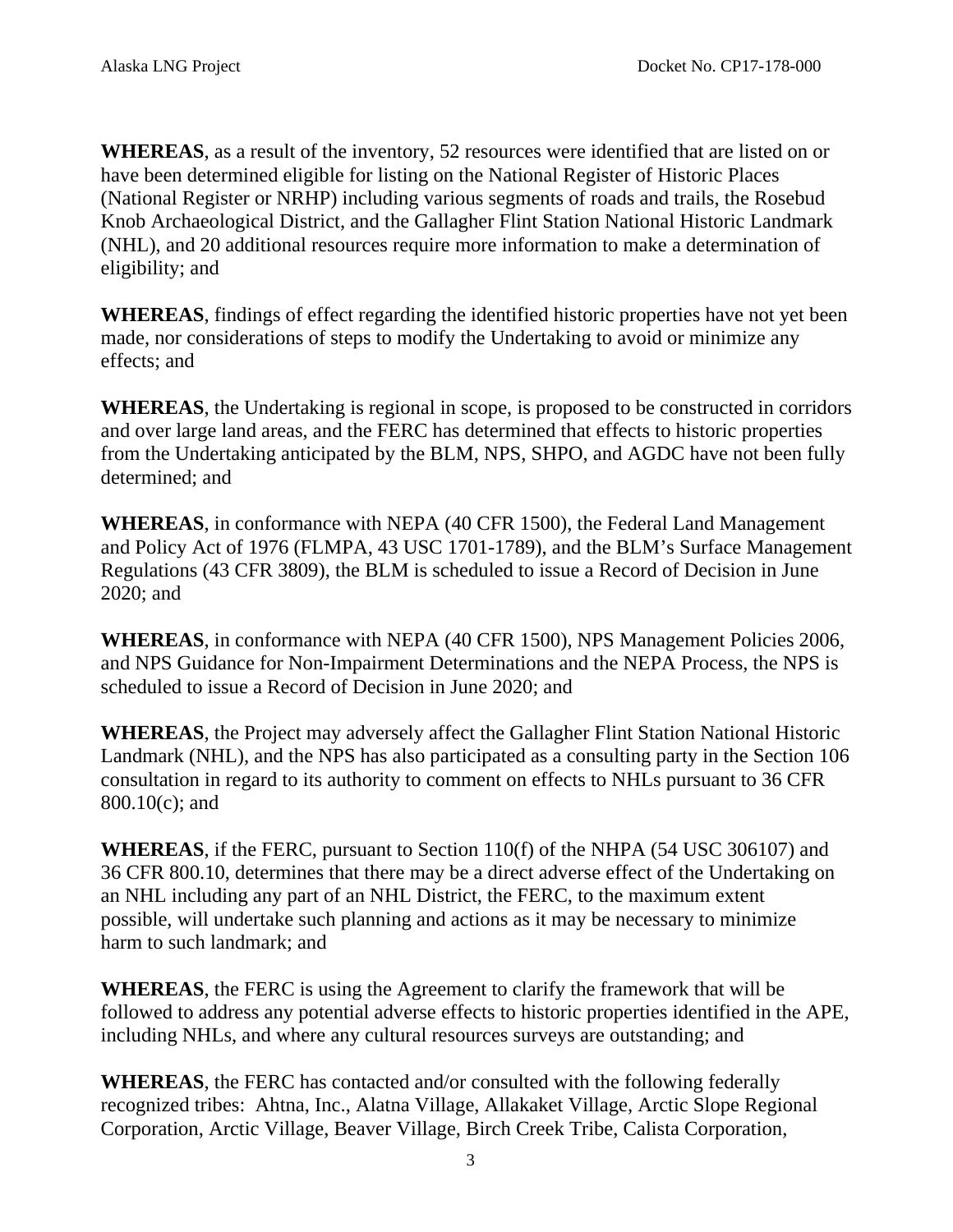Cheesh-Na Tribe, Chickaloon Native Village, Chugach Alaska Corporation, Circle Native Village, Cook Inlet Region, Inc., Doyon Limited, Eklutna Native Village, Evansville Village, Gulkana Village, Inupiat Community of the Arctic Slope, Kaktovik Village, Kenaitze Indian Tribe, Knik Tribe, Manley Hot Springs Village, NANA Regional Corporation, Native Village of Cantwell, Native Village of Chenega, Native Village of Eyak, Native Village of Fort Yukon, Native Village of Gakona, Native Village of Kluti-Kaah, Native Village of Minto, Native Village of Nanwalek, Native Village of Nuiqsut, Native Village of Port Graham, Native Village of Stevens, Native Village of Tanana, Native Village of Tatitlek, Native Village of Tyonek, Nenana Native Association, Ninilchik Village, Rampart Village, Seldovia Village Tribe, Village of Anaktuvuk Pass, Village of Salamatoff, Village of Venetie, and Utqiagvik (see EIS table 4.13.2-1); and

**WHEREAS,** the Knik Tribe and the Native Village of Tyonek responded indicating to the FERC that they wished to participate in the Section 106 process and the FERC has recognized them as consulting parties and has invited them to sign this Agreement as concurring parties; and

**WHEREAS**, Cook Inlet Region, Inc. (CIRI), an Alaska Native Claims Settlement Act Corporation, has indicated to the FERC that they wish to participate in the Section 106 process and the FERC has recognized CIRI as a consulting party and has invited CIRI to sign this Agreement as a concurring party; and

**WHEREAS**, in accordance with 36 CFR 800.2(b)(1), the Advisory Council on Historic Preservation (ACHP) has chosen to participate in consultation and the development of this Agreement and the associated CRMP, and is required as a signatory for the execution of this Agreement; and

**WHEREAS**, AGDC has responsibilities for implementing stipulations under this Agreement, and has been invited to sign this Agreement as a concurring party; and

**WHEREAS**, the FERC issued a *Notice of Intent to Prepare an Environmental Impact Statement* (NOI) in March 2015 and a supplemental NOI was issued in July 2016, which were sent to interested parties, including federal, state, and local officials; agency representatives; conservation organizations; Alaskan Native communities; local libraries; newspapers; and property owners along the pipeline route and within 0.5 mile of the planned compressor stations and LNG Plant; held 12 scoping meetings; issued a draft EIS sent to federal, state, and local government agencies; elected officials; Alaskan Native communities; local libraries and newspapers; property owners that could be affected by Project facilities; individuals requesting intervenor status in the FERC's proceedings; and other interested parties; and issued a final EIS, and has utilized that process to keep the public apprised about the progress of the Section 106 consultation and provide members of the public the opportunity to comment pursuant to  $36$  CFR  $800.2<sub>d</sub>)(3)$ ; and

**NOW, THEREFORE**, the FERC, ACHP, and the SHPO agree that the Undertaking shall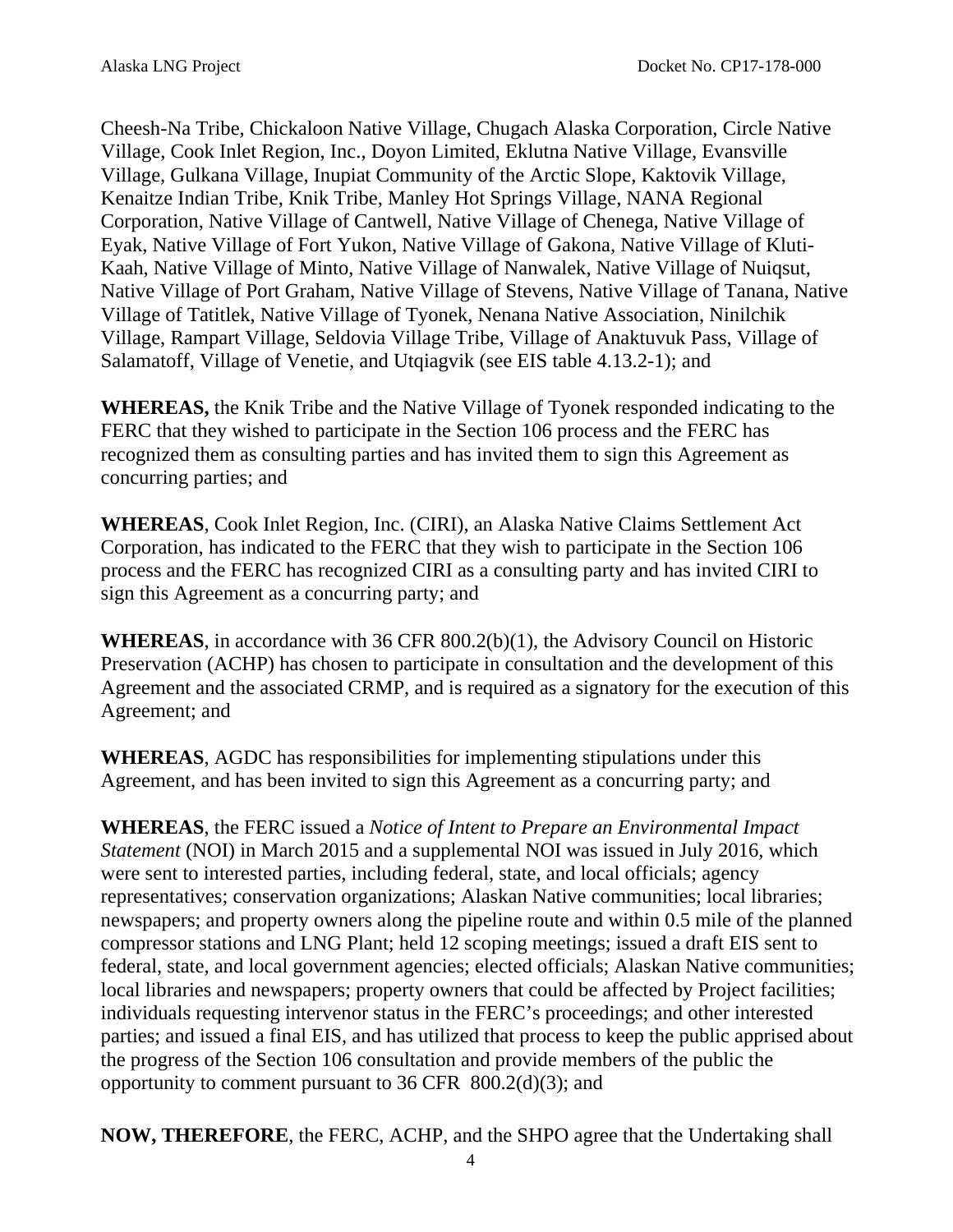be implemented in accordance with the following stipulations in order to take into account the effect of the Undertaking on historic properties.

### **STIPULATIONS**

The FERC shall ensure that the following measures are carried out:

## **I. ADMINISTRATIVE STIPULATIONS**

- A. Email will be an acceptable form of communication between the signatories and invited signatories. AGDC will maintain an up to date contact list and share it with the signatories and invited signatories upon request.
- B. This Agreement shall apply to all aspects of the Undertaking, including those not known at this time, not defined in the EIS, or not specified in the permits, permit applications, or other project documents, so long as the activities occur within the jurisdiction of a state or federal agency.
- C. The BLM, the NPS, the DNR, and the SHPO shall attach this Agreement as a condition to any agency-specific permits for the Undertaking. Those agencies shall ensure that requirements of this Agreement have been met for the Undertaking under their respective jurisdictions. Failure by AGDC to comply with the stipulations could result in suspension, modification, or revocation of permits.
- D. For those portions of the Project where the provisions of this Agreement have been met and that would function together to meet the Project objective of exporting LNG, the FERC staff may provide AGDC with a notice to proceed with construction provided AGDC submits a written request to do so. In addition, construction shall not proceed on portions of the Project until the applicable provisions of this Agreement, including development of any required avoidance, minimization, or mitigation measures and subsequent implementation of on-site measures to resolve adverse effects for that portion, and AGDC has received the FERC notice to proceed. The CRMP will include a process to coordinate concurrent construction and completion of on‐site mitigation measures.
- E. All changes to the construction right-of-way/ancillary areas require the review and approval of the FERC staff.
- F. This Agreement may be executed in counterparts, each of which shall be deemed an original, but all of which together shall constitute one and the same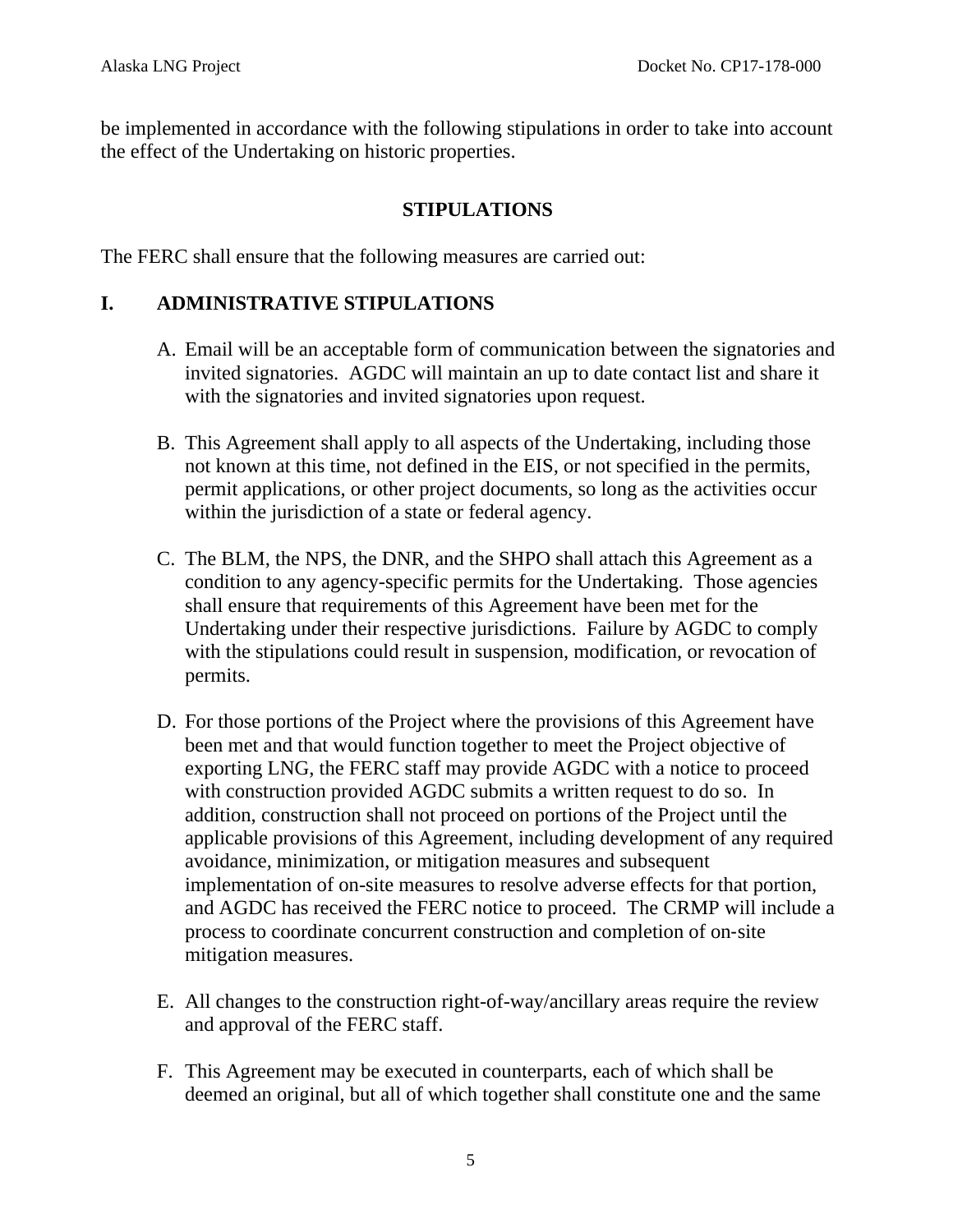instrument. The FERC may consolidate the original signature pages to produce the final copies.

## **II. APPLICANT RESPONSIBILITIES**

- A. This Agreement and all its requirements will be binding on AGDC, and any heirs, successors, assigns, joint ventures, and any contractors acting on behalf of AGDC. AGDC will include a provision requiring compliance with this Agreement in any contract of sale or transfer of ownership or management of the Undertaking.
- B. AGDC is responsible for funding and implementing, either directly or through qualified contractors, the work necessary to ensure compliance with the terms of this Agreement. This work will be completed to assist the FERC in meeting its obligations under Section 106.
- C. AGDC will ensure that any persons conducting or supervising cultural resources work on their behalf hold all appropriate federal or state permits and/or authorizations for that work, and meet the standards referenced in Stipulation VI. This includes all necessary federal, state, and private landowner permits and/or authorizations for conducting archaeological survey, excavation, and monitoring, consistent with the permitting process for the applicable agency and/or landowner. Applicable permits include Permits for Archaeological Investigations from the BLM and/or the NPS, the Alaska State Cultural Resource Investigation Permit from the State, and authorizations from municipal governments or private landowners.
- D. AGDC will ensure that any Project personnel found vandalizing, moving, or taking cultural materials, or violating any portion of Archaeological Resources Protection Act (16 USC 470aa) or Alaska Statutes 41.35.200, will be subject to appropriate disciplinary action up to and including immediate termination. In each instance, AGDC shall consult with the SHPO and the landowner/manager to determine whether a report to appropriate law enforcement authority is warranted.

## **III. CONSULTATION**

A. The FERC, with the assistance of AGDC, shall ensure that the Consulting Parties (to date, the Consulting Parties include the signatories, invited signatories, and concurring parties to the Agreement) are kept informed on the Undertaking and implementation of this Agreement and shall provide opportunities for review and comment on all pertinent documents, including technical reports, as outlined in this Agreement. AGDC will distribute the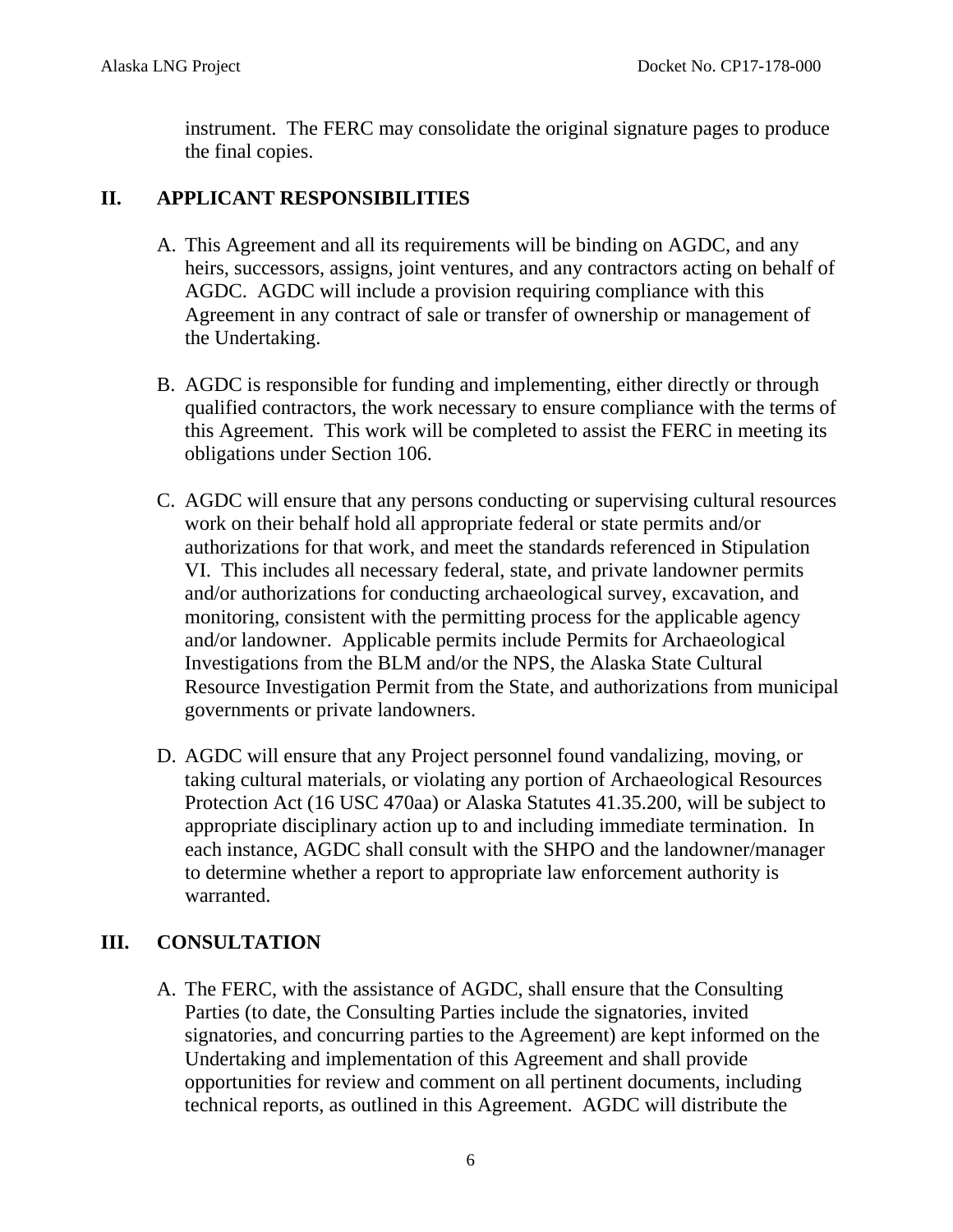Annual Agreement Report (STIPULATION VIII. B.) to the Consulting Parties via email and facilitate the Annual Meeting (STIPULATION VIII. A.).

- B. AGDC will share information gathered during consultation with tribes or other entities that may be relevant to AGDC's responsibilities under this Agreement. This includes, but is not limited to, information relevant to training curriculum, information relevant to inventory efforts, requests to participate in monitoring activities, requests to accompany crews in the field, and requests to participate in tribal liaison activities. This information also will be provided to FERC staff.
- C. AGDC will provide all technical reports to the SHPO, in keeping with the SHPO's mission to identify and maintain inventories of cultural resources and historic properties per Section 101 of NHPA (54 USC 302301) and Alaska Statutes 41.35.070. The SHPO will retain location information about all cultural resources and historic properties, including properties of religious, spiritual, or cultural significance to tribes; however, at the request of one or more tribes, the SHPO will treat information regarding specific historic properties of traditional religious, spiritual, or cultural significance as sensitive information subject to Section 304 of the NHPA, 36 CFR 800.11(c), and/or applicable state laws.
- D. AGDC will post the Annual Agreement Report (STIPULATION VIII. B.), with confidential information redacted as necessary, on their Project website, and file it with the Commission on its public file. AGDC will mention the availability of the Annual Agreement Report in newsletters or similar forms of communication that are sent to the public and other interested parties.
- E. If the FERC receives any additional requests for consulting party status, the FERC will consider such a request.

### **IV. ALTERNATIVE PROCESS**

- A. AGDC will develop a CRMP (STIPULATION V.) in consultation with the Consulting Parties and other interested parties, as appropriate, to set forth the specific protocols to complete the Section 106 review as outlined in this Agreement.
- B. Identification Efforts: AGDC, or contractors hired on their behalf, will complete identification efforts within the APE regardless of land ownership. AGDC is responsible for gaining access to all lands (public and private); where AGDC cannot gain access for identification, these efforts may be deferred until access is gained.
	- i. AGDC will carry out all identification studies and evaluation of historic properties in conformance with federal and state guidelines for cultural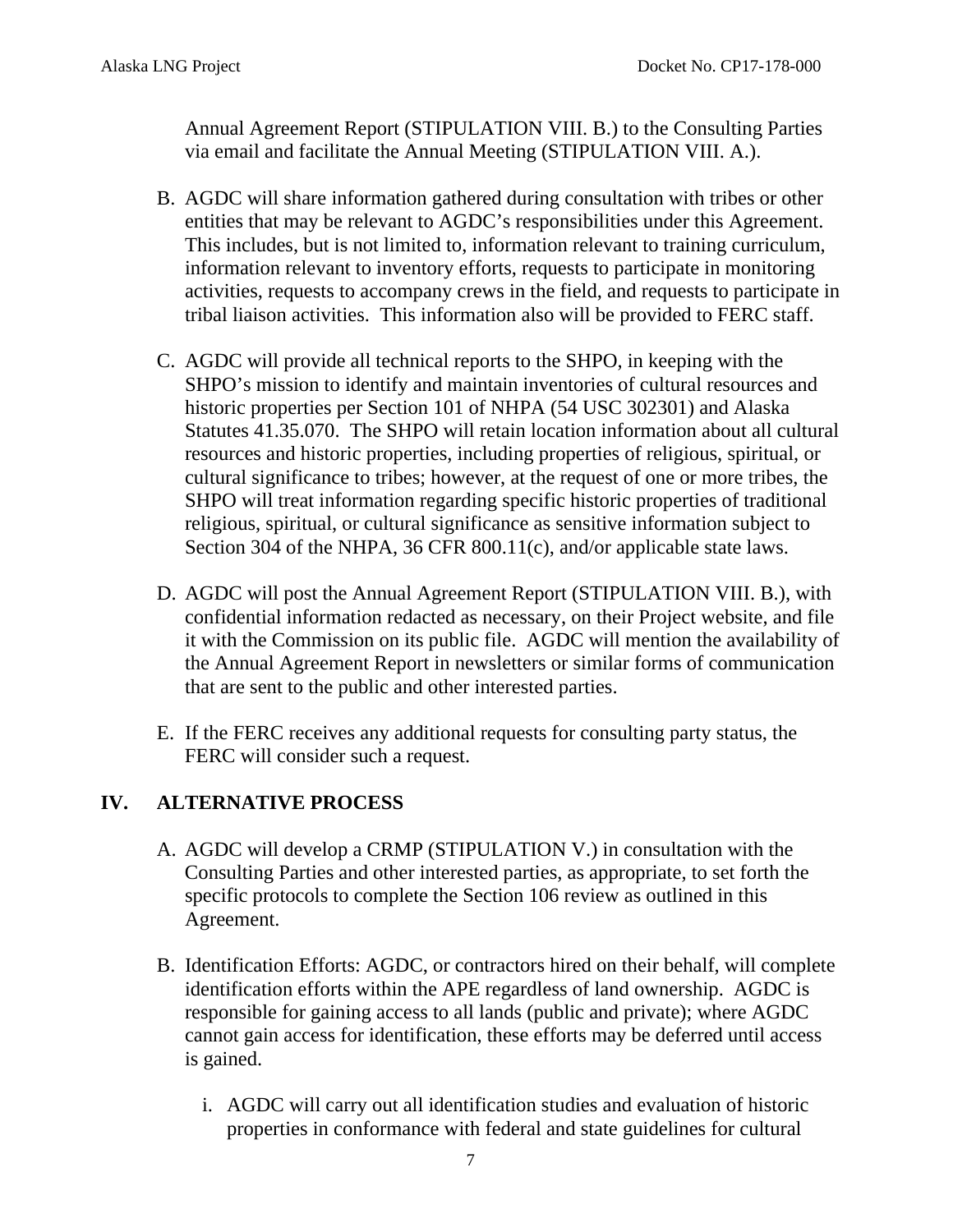.

resource fieldwork in Alaska. Identification and evaluation will be compatible with previous investigations for this Undertaking, and may include a phased approach to testing and evaluation.

- ii. AGDC will facilitate consultation with the Consulting Parties and other interested parties, as appropriate, to determine additional requirements for identification efforts and reporting details, which will be described in the CRMP. This may include requirements for further consultation with tribes to identify places of traditional religious or cultural significance.
- C. Evaluation and Assessment of Effects: AGDC, or contractors hired on their behalf, will gather sufficient information to recommend evaluations for all identified cultural resources within the APE to determine if they are eligible for the NRHP, per 36 CFR 800.4(c) and 36 CFR 60.4. Following evaluation, the FERC shall ensure that adverse effects to historic properties within the APE are assessed, per 36 CFR 800.5.
	- i. AGDC will consider both individual and district-level eligibility. Resources of a similar nature may be evaluated as a multiple property listing or as a district to create more efficiencies in the process. Evaluation will follow 36 CFR 63, NPS Bulletin 15, How to Apply the National Register Criteria for Evaluation, and/or other appropriate guidelines.
	- ii. AGDC will submit NRHP recommendations to the FERC staff, the SHPO, the BLM, the NPS, and tribes (and other interested parties as appropriate) for review and comment. The FERC must receive concurrence from the BLM and NPS (for resources under their jurisdiction) on the eligibility recommendations. All parties will have 30 days to respond. FERC will consider all timely comments received.
	- iii. AGDC will submit proposed assessments of effect to the FERC staff, the SHPO, the BLM, the NPS, and tribes (and other interested parties as appropriate) for review and comment within 30 days. The FERC will consider all timely comments received before consulting with the SHPO for final determinations of effect. The SHPO will have 30 days to respond.
	- iv. AGDC will facilitate consultation with the Consulting Parties and other interested parties, as appropriate, to determine additional evaluation and assessment of effect considerations and reporting details, which will be described in the CRMP. This may include requirements for further consultation with tribes to evaluate places of traditional religious or cultural significance.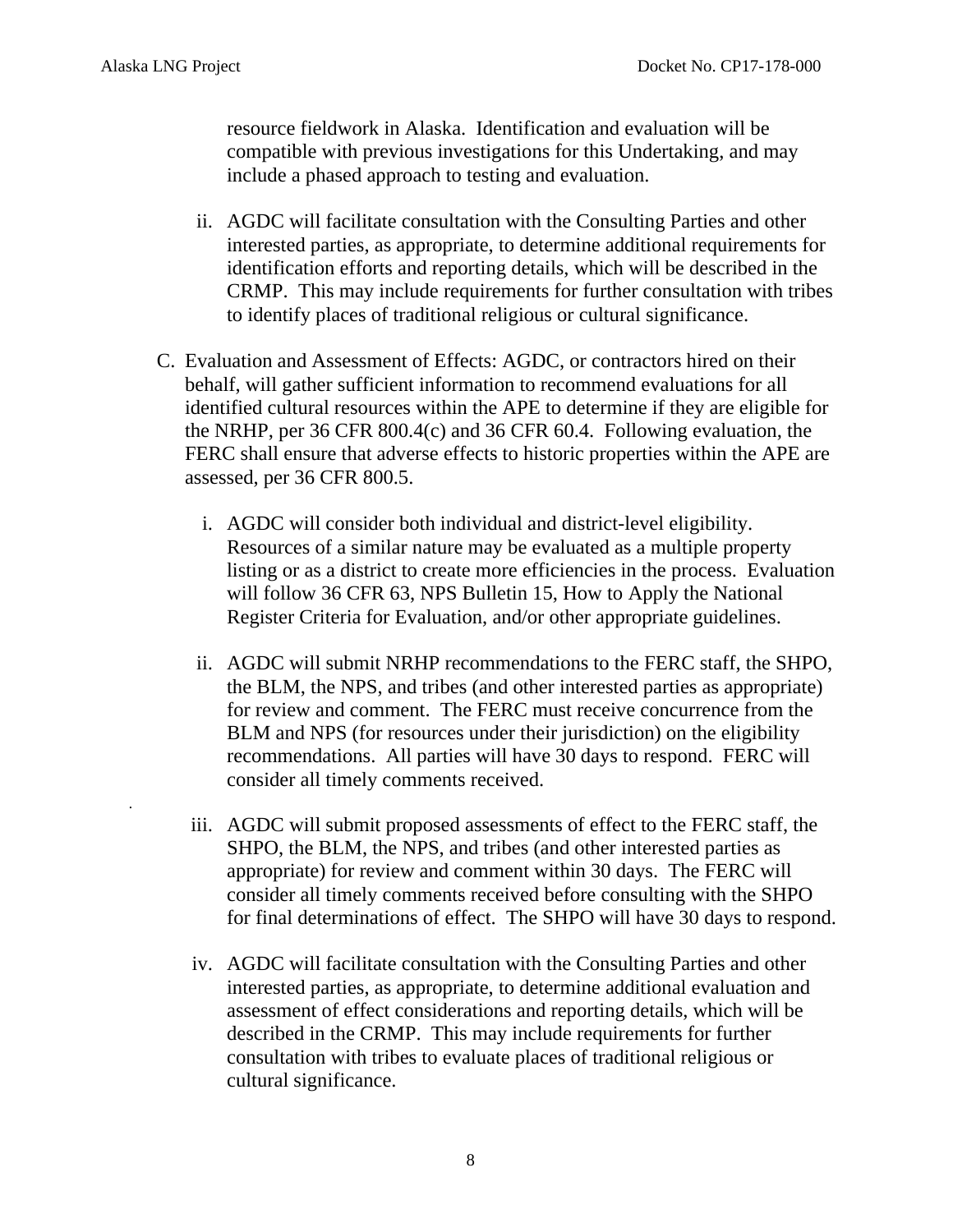- D. Resolution of Adverse Effects: The FERC, with the assistance of AGDC, will consult with the Consulting Parties and other interested parties, as appropriate, to develop steps to resolve adverse effects to historic properties according to the protocols to be developed in the CRMP as guided by the following:
	- i. To the extent practicable, AGDC will develop or modify Project design and construction methods to avoid historic properties.
	- ii. For historic properties that cannot be reasonably avoided, AGDC will submit recommended resolution measure(s) to the Consulting Parties and other interested parties, as appropriate, for review and comment, for a minimum of 30 days.
	- iii. AGDC will draft detailed treatment plan(s) and will submit them to the SHPO, BLM, NPS and DNR, as appropriate, and the FERC for a 30-day review period.
		- a. If no comments are received during the review period, then AGDC may finalize the treatment plan(s).
		- b. If timely comments are received, FERC will consider them and, if necessary, require AGDC to incorporate changes to the treatment plan(s), and submit a revised version(s) to the Consulting Parties within 30 days for concurrence from the SHPO and land manager, as appropriate, to finalize.
	- iv. AGDC, or contractors hired on their behalf, will implement mitigation measures which may include, but are not limited to, the following:
		- a. Oral history interviews, place names studies, GIS mapping, development of media, archival searches, and report preparation and publication (generally associated with properties eligible under Criterion A or B);
		- b. Historic American Building Survey (HABS)/Historic American Engineering Record (HAER)/Historic American Landscapes Survey (HALS) documentation or rehabilitation and reporting (generally associated with properties eligible under Criterion C);
		- c. Data recovery and analysis, reporting, and curation of resulting collections and records (generally associated with properties eligible under Criterion D);
		- d. Assisting in the development of tribal or community historic preservation plans;
		- e. Nominating and listing properties to the NRHP;
		- f. Public interpretation or public reports on regional history or prehistory;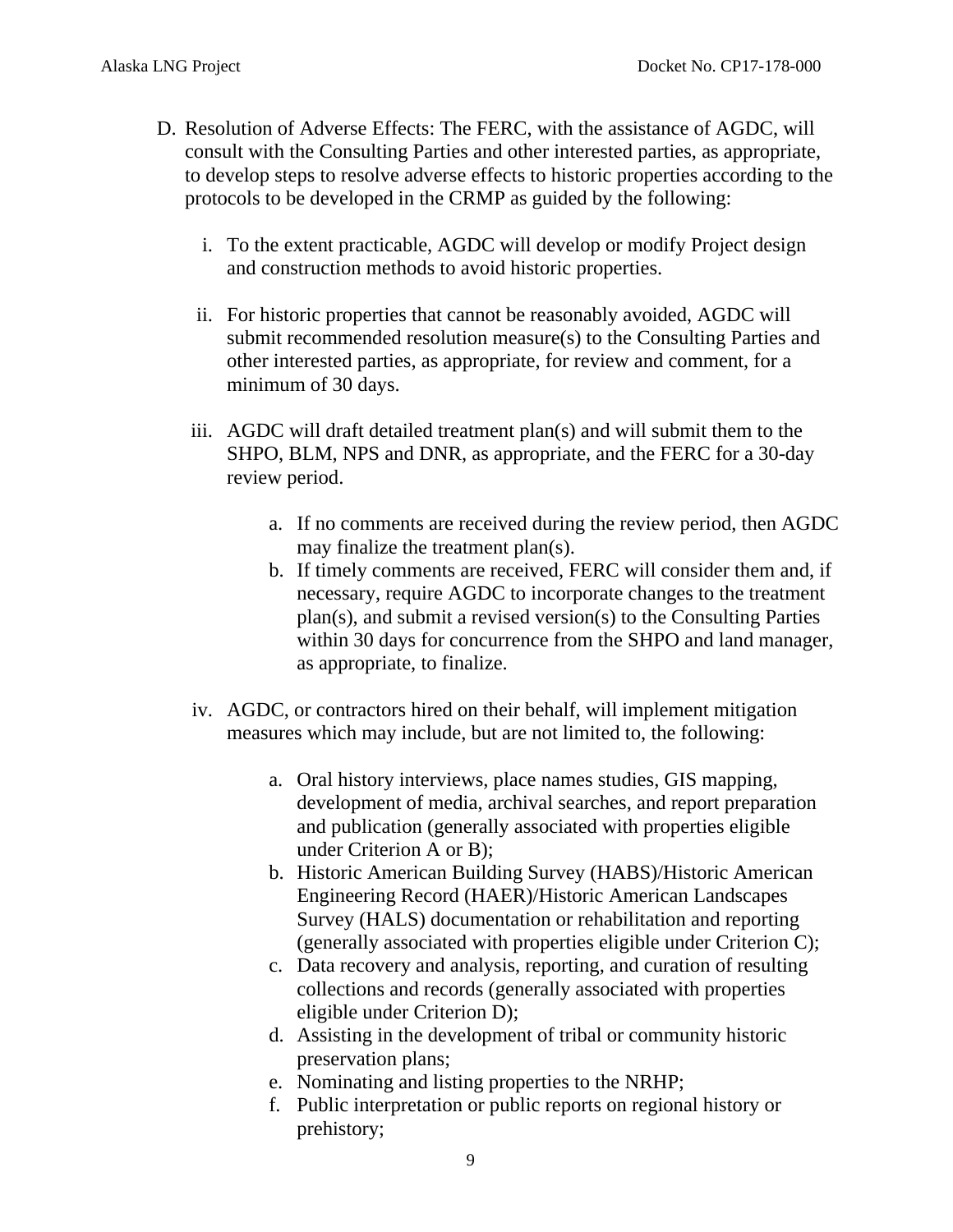- g. Providing improvements to or maintenance for historic trails;
- h. Creation of K-12 curriculum or other projects for local schools related to the history or prehistory of the region; and
- i. Cultural resource management internship opportunities.
- v. AGDC will facilitate consultation with the Consulting Parties and other interested parties, as appropriate, to determine additional considerations for resolution of adverse effects and reporting details, which will be described in the CRMP. This may include requirements for further consultation with tribes to resolve adverse effects to places of traditional religious or cultural significance.
- vi. AGDC shall develop draft report(s) documenting implementation and completion of the field treatment program, and shall submit the draft report(s) to the Consulting Parties and other interested parties, as appropriate, for review and comments within 60 days. The FERC shall consider any timely comments and require AGDC to revise the reports and submit copies of all final reports to the Consulting Parties and other interested parties, as appropriate.
- E. If AGDC proposes to reroute a portion of the PTTL, PBTL, or Mainline Pipeline right-of-way or use ancillary areas not previously identified and surveyed, AGDC will survey the areas in accordance with Stipulation IV.B. of this Agreement, unless it is determined through consultation with the SHPO and land managing agencies, as applicable, that previous cultural resources inventory is adequate.
- F. For those portions of the Project where the provisions of this Agreement and the associated CRMP have been met and that would function together to meet the Project objective of exporting LNG, the FERC staff may provide AGDC with a notice to proceed with construction provided AGDC submits a written request to do so. In addition, construction shall not proceed on portions of the Project until the applicable provisions of this Agreement and the associated CRMP, including development and implementation of on-site measures of any required treatment plans to resolve adverse effects, have been carried out for that portion, and AGDC has received the FERC notice to proceed.

## **V. CULTURAL RESOURCE MANAGEMENT PLAN**

A. AGDC, in consultation with the Consulting Parties and other interested parties, as appropriate, will prepare a CRMP to guide compliance with the stipulations in this Agreement. The CRMP shall contain information on the following topics: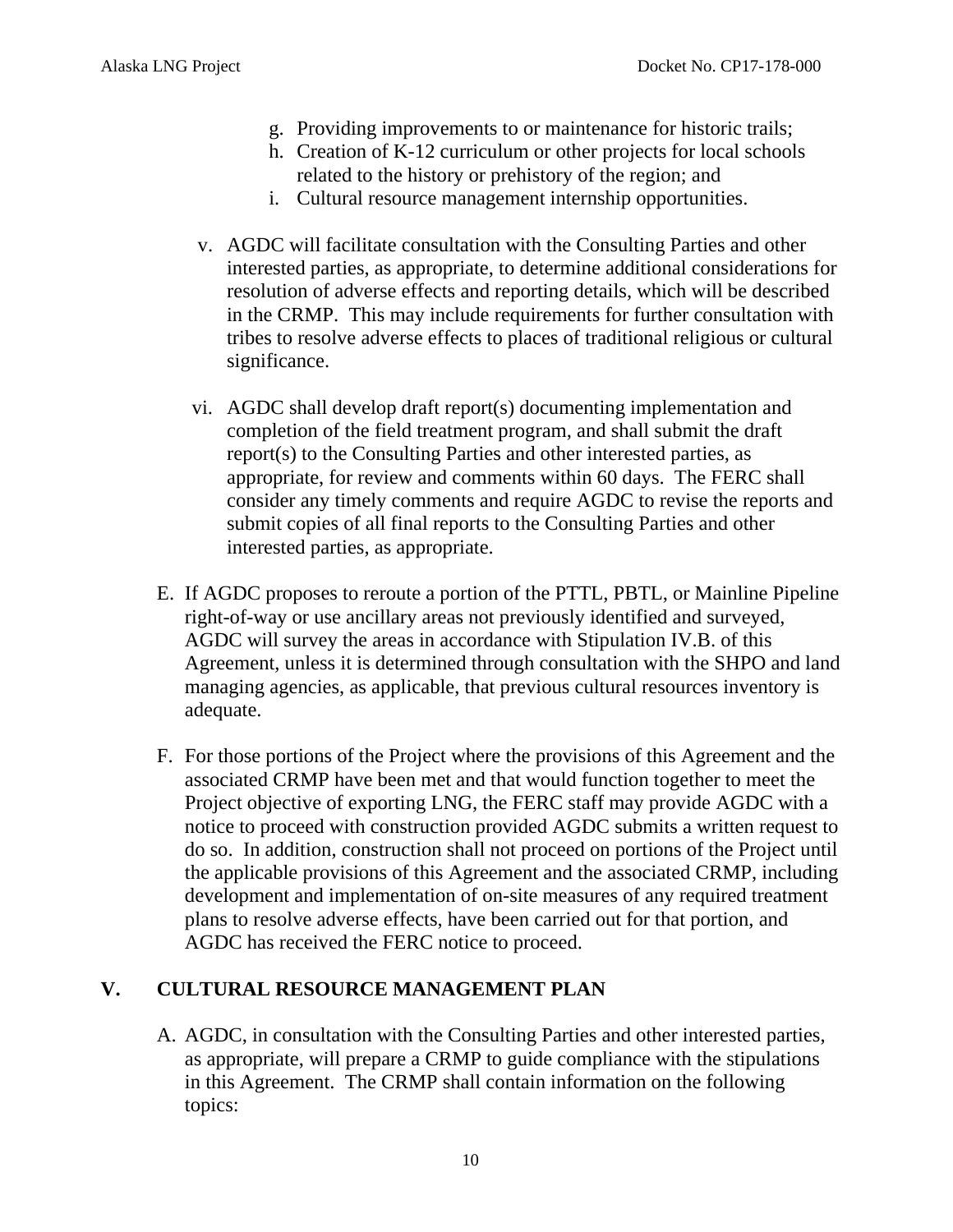- i. The Project description and regulatory context;
- ii. Previously identified cultural resources within APE;
- iii. Consultation efforts to date and plans for continued consultation, including consultation with tribes who ascribe significance to properties that may be affected by the Project, but who did not actively engage in consultation to develop this Agreement;
- iv. Plans for the completion of inventory within the direct and indirect APE, including field methods and documentation protocols;
- v. Artifact analysis and curation protocols;
- vi. NRHP eligibility evaluation methods and considerations;
- vii. Historic property treatment and mitigation plans;
- viii. Contractor training requirements for cultural resource awareness;
	- ix. Cultural resource monitoring plans;
	- x. Reporting requirements for cultural resource management work and compliance with the Agreement;
- xi. Should AGDC abandon the Project, AGDC will be required to comply with all stipulations and requirements found in state and federal permits (issued by the DNR, BLM, and/or NPS) for the completion of any inventory or data recovery, including curation, that was in progress at the time of abandonment;
- xii. Keeping the public apprised of Project activities through postings to FERC's e-library (Docket CP17-178-000); and
- xiii. Operations and maintenance activities.
- B. AGDC will facilitate any consultation meetings on a schedule defined in coordination with the signatories and invited signatories to draft the CRMP, either by phone or in person, or as determined necessary by the signatories and invited signatories. AGDC will provide revisions to the CRMP via email at least 15-working days prior to any meetings.
- C. AGDC will provide a draft CRMP to the Consulting Parties for a 30-day review and comment period and will consider any timely comments received.
- D. The CRMP will be finalized when the SHPO, the ACHP, the BLM Central Yukon Field Office Manager, and the NPS Denali National Park and Preserve Superintendent signs a signature page for the CRMP and the FERC approves the CRMP.
- E. After initial approval, any signatory or invited signatory may request amending the CRMP. AGDC will distribute the proposed revision to the signatories and invited signatories for review and comment.
	- i. If all the parties required for approval (Stipulation D of this part) agree that the change(s) are substantive, then the revised CRMP will be adopted when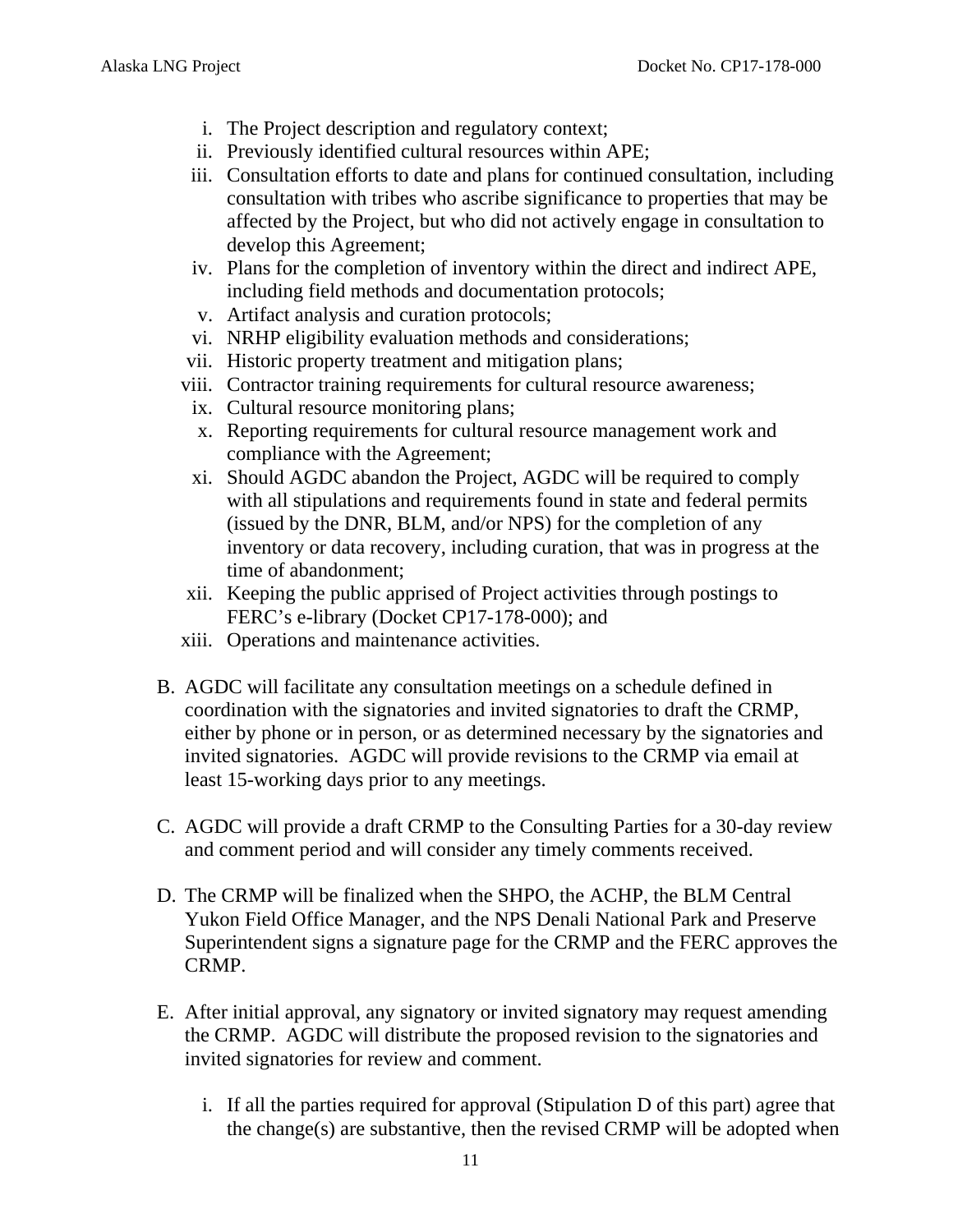the SHPO, the ACHP, the BLM Central Yukon Field Office Manager, and the NPS Denali National Park and Preserve Superintendent signs the signature page for the CRMP and the FERC approves the CRMP.

- ii. If all the parties required for approval (Stipulation D of this part) agree that the change(s) are not substantive (such as updating contact information or correcting an error), then the CRMP will be updated without requiring a new signature page. The revision(s) will be noted in an appendix for reference.
- F. Schedule:
	- i. If requested by any of the signatories, AGDC will begin the process to develop the CRMP with an introductory teleconference to be scheduled within a timeframe agreed to by the signatories. The Consulting Parties will be invited to attend at their discretion.
	- ii. The CRMP must be completed within a timeframe agreed to by the signatories.

## **VI. STANDARDS**

- A. All identification and evaluation studies and any required treatment plans, will be developed by and carried out by or under the direct supervision of a cultural resources professional(s) who meet, at a minimum, the Secretary of the Interior's (SOI) "Qualifications Standards" for Archeology and Historic Preservation (48 Federal Register 44738-9, September 29, 1983). The FERC recognizes that tribes or other groups may have special expertise regarding places of traditional religious, spiritual, or cultural significance, or Traditional Cultural Properties, but these individuals or groups may not meet the SOI Qualification Standards. However, the FERC will equally consider and incorporate, if appropriate, special expertise into decisions regarding the implementation of this Agreement, consistent with 36 CFR 800.2(c)(2).
- B. All reporting requirements, identification and evaluation studies, any required treatment plans, and the resulting reports shall be consistent with the SHPO's state guidelines, the Secretary of the Interior's "Standards and Guidelines" (48 Federal Register 44716-42, September 29, 1983), the ACHP's publication, "Treatment of Archaeological Properties," and the FERC's Office of Energy Projects' "Guidelines for Reporting on Cultural Resources Investigations for Natural Gas Projects" (July 2017). Additional information regarding the reporting requirements will be provided in the CRMP.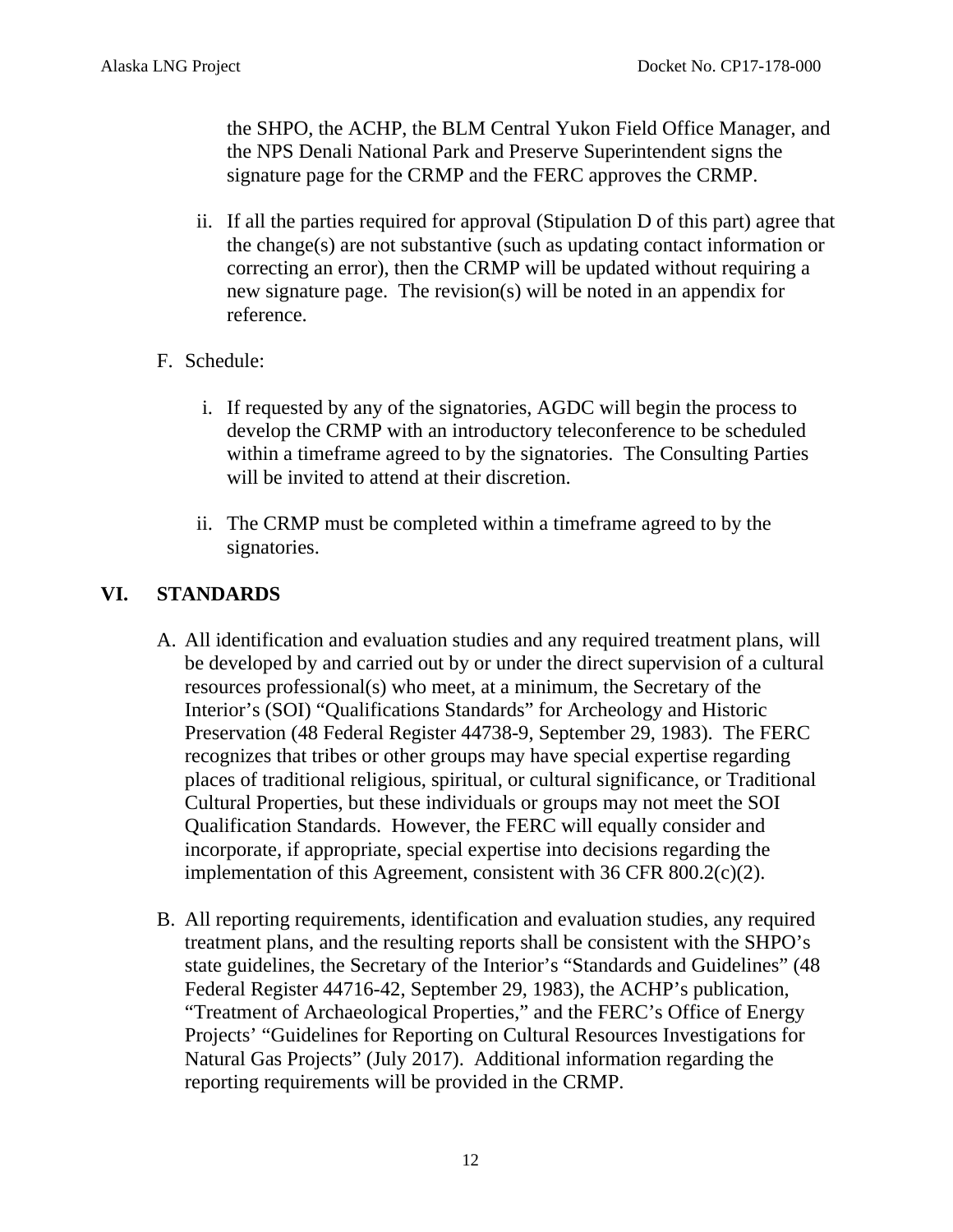## **VII. COLLECTIONS AND CURATION**

- A. Any materials collected as a result of implementing this Agreement, and not subject to the Native American Graves Protection and Repatriation Act of 1990 (NAGPRA), are the property of the applicable state or federal land-managing agency, or landowner if collected from privately owned property. On federal lands, any human remains, funerary objects, sacred objects, or objects of cultural patrimony, as defined in 43 CFR 10.2(d), will follow disposition to lineal descendants or tribe(s), following the procedures set forth in 43 CFR 10, Subpart B.
- B. Pursuant to 36 CFR 79.7(b) and applicable permit(s), AGDC will assume all costs associated with the curation of any materials that are collected during the implementation of this Agreement, in perpetuity. Curation costs may include, but are not limited to, curation fees charged by approved institutions, acquisition of archival materials, shipping, cleaning, rehousing, and any other conservation action determined necessary by a qualified conservator or considered common/ethical practice by cultural resources professionals.
- C. AGDC will curate materials collected from federal lands, not subject to the provisions of the NAGPRA, in accordance with 36 CFR 79. AGDC will submit all materials from BLM lands for curation at the University of Alaska Museum of the North (UAM) in Fairbanks, Alaska. During the permitting process, AGDC will establish a provisional curation agreement with the UAM for collections, which AGDC will finalize prior to submission of collections to the UAM. All artifacts recovered from Denali National Park and Preserve will be curated in the Park's collection.
- D. Collections made on state land will comply with AS 41.35.020. AGDC will submit all materials from state lands for curation at the UAM. During the State permitting process, AGDC will establish a provisional curation agreement with the UAM for collections, which AGDC will finalize prior to submission of collections to the UAM.
- E. AGDC, and any contractors hired on their behalf, will be responsible for submitting all materials recovered from state and/or federal lands to the UAM or Denali National Park and Preserve, as appropriate, within one year following completion of the fieldwork that generated the collection. All collections will be curation-ready, as determined by UAM or Denali National Park and Preserve requirements. Prior to disposition, AGDC, or any contractors hired on their behalf, will safeguard all materials from theft or damage by providing appropriate interim storage facilities and conservation actions, consistent with the requirements in 36 CFR 79.9. AGDC shall consult with UAM and Denali National Park and Preserve staff regarding interim storage facilities and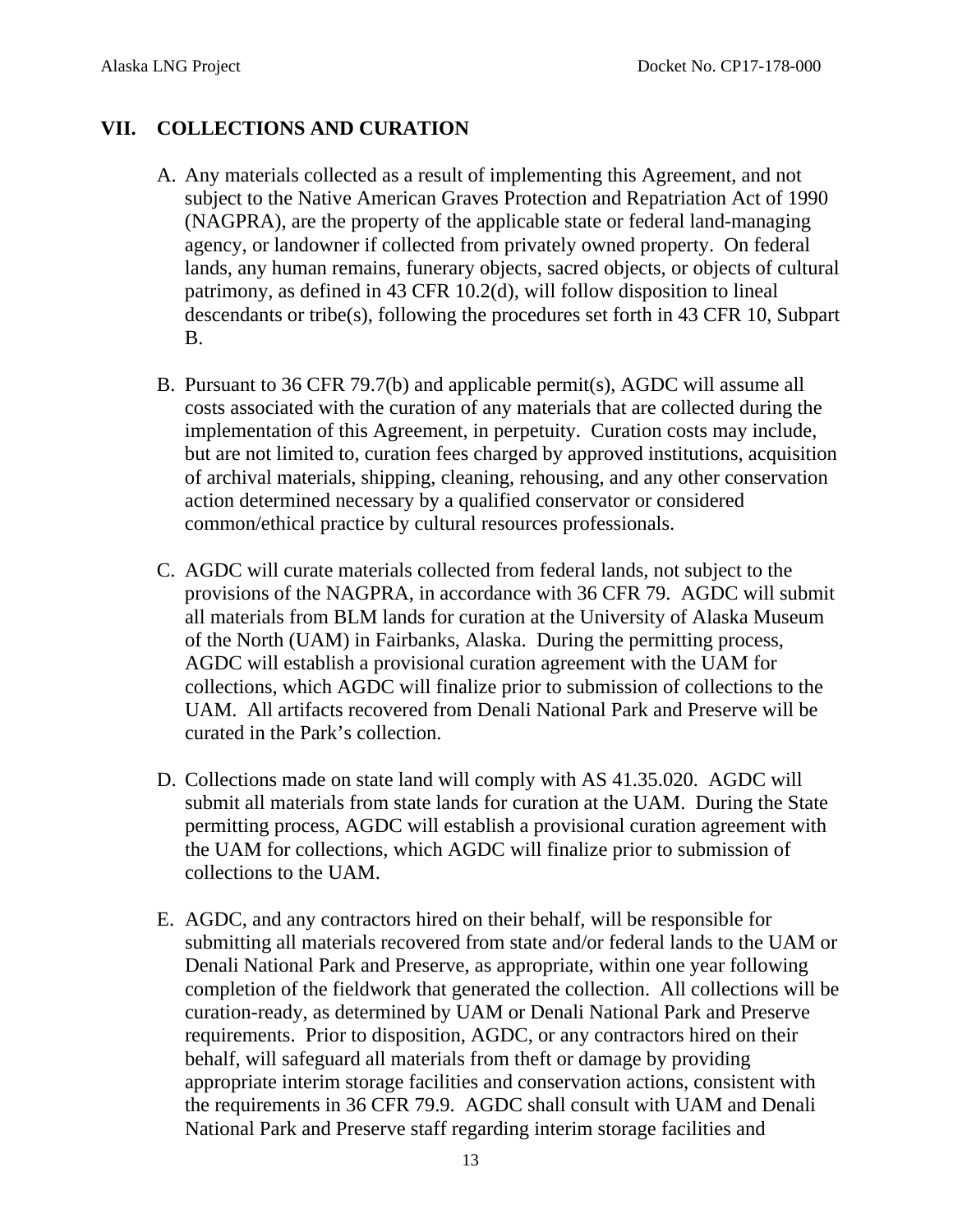necessary conservation actions to be consistent with 36 CFR 79.9 (b)(4). Within 30 days following disposition, AGDC will provide the BLM, NPS, and SHPO with all accession records and documentation associated with the transfer and curation of materials.

F. For collections recovered from private lands, AGDC will work with private landowners to arrange for the disposition of materials. AGDC will provide private landowners with information on the value of curation and will assume all costs of curating the materials at UAM consistent with 36 CFR 79 should a private landowner wish to donate the materials collected from their land. AGDC will provide written documentation to the FERC staff and the SHPO if the landowner will not relinquish control through donation. In the event that the landowner will not relinquish control of materials, extra documentation (e.g., additional photography, more detailed measurements) may be requested.

## **VIII. REPORTING AND AGREEMENT TRACKING**

- A. Annual Meeting: If considered necessary, AGDC will facilitate an annual meeting (by phone, in person, etc.) each year to discuss the previous year's activities and activities scheduled for the upcoming year. The Consulting Parties will be invited to attend at their discretion. Details on coordinating the Annual Meeting will be provided in the CRMP. Additional meetings may be scheduled, as necessary.
- B. Annual Agreement Reporting: AGDC shall prepare an annual report by a date to be specified in the CRMP on the progress of implementation of the stipulations of this Agreement, and shall distribute it to the Consulting Parties at least 45 days prior to any Annual Meeting to allow time for review and comment. The FERC may direct AGDC to revise the report following receipt of comments. A template for the Annual Report will be included in the CRMP. The Annual Report shall, at a minimum, include the following:
	- i. A description of the past year's activities, including presentation of and revisions to training materials;
	- ii. Proposed revisions to methods based on findings or results from the previous year(s);
	- iii. A projection of the upcoming year's activities, including information about possible Project modifications;
	- iv. A summary of the past year's and anticipated upcoming efforts to identify, evaluate, and protect historic properties, including references for cultural resource reports and results of determinations of effects;
	- v. A summary of any historic properties affected, as well as any testing, remediation, or mitigation efforts;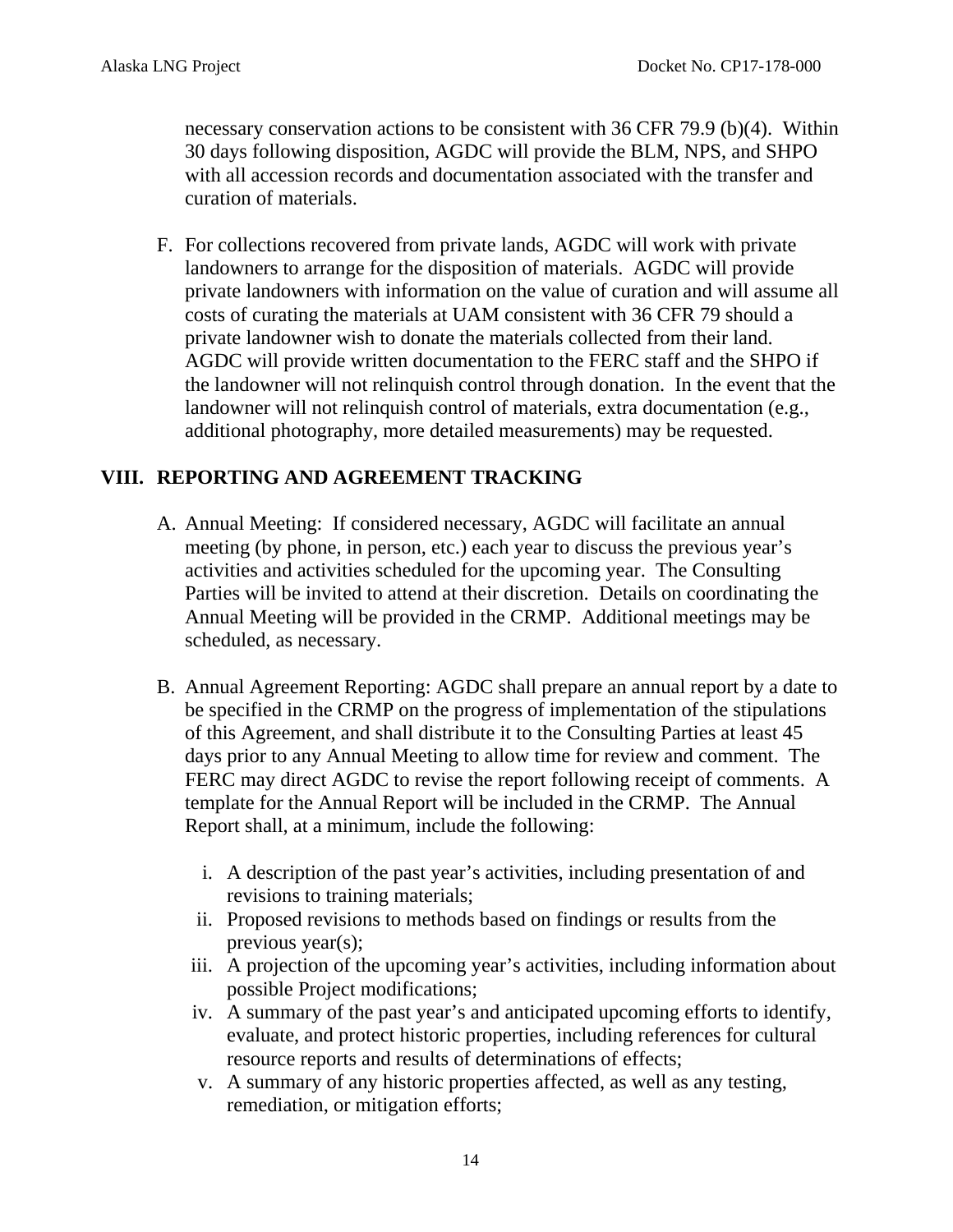- vi. A summary of artifacts or other archaeological or historic materials encountered, including representative photographs or drawings, a description of analyses, and other recordation documents as appropriate;
- vii. A summary of artifacts sent to an approved facility for curation, or returned to the landowner, as appropriate;
- viii. Clear maps of areas surveyed or monitored, cultural resources identified, and alternative routes to be followed to avoid any identified historic properties;
- ix. A description of the progress of the Undertaking and any known or expected changes to the Undertaking; and
- x. An updated list of Consulting Parties.

# **IX. DURATION**

This Agreement will expire if its terms are not carried out within fifteen (15) years from the date of its execution. Prior to such time, the FERC staff may consult with the other signatories to reconsider the terms of the Agreement and amend it in accordance with Stipulation XII below*.*

# **X. POST-REVIEW DISCOVERIES**

If cultural resources or human remains are discovered during construction, or unanticipated effects to historic properties found, the FERC staff shall implement the accepted unanticipated discovery plan filed in Docket No. CP17-178-000, which shall be appended to the CRMP.

# **XI. DISPUTE RESOLUTION**

Should any signatory or Consulting Party to this Agreement object at any time to any actions proposed or the manner in which the terms of this Agreement are implemented, the FERC staff shall consult with such party to resolve the objection. If the FERC determines that such objection cannot be resolved, the FERC will:

- A. Forward all documentation relevant to the dispute, including the FERC's proposed resolution, to the ACHP. The ACHP shall provide the FERC with its advice on the resolution of the objection within thirty (30) days of receiving adequate documentation. Prior to reaching a final decision on the dispute, the FERC staff shall prepare a written response that takes into account any timely advice or comments regarding the dispute from the ACHP, signatories and Consulting Parties to the Agreement, and provide them with a copy of this written response. The FERC will then proceed according to its final decision.
- B. If the ACHP does not provide its advice regarding the dispute within the thirty (30) day time period, the FERC may make a final decision on the dispute and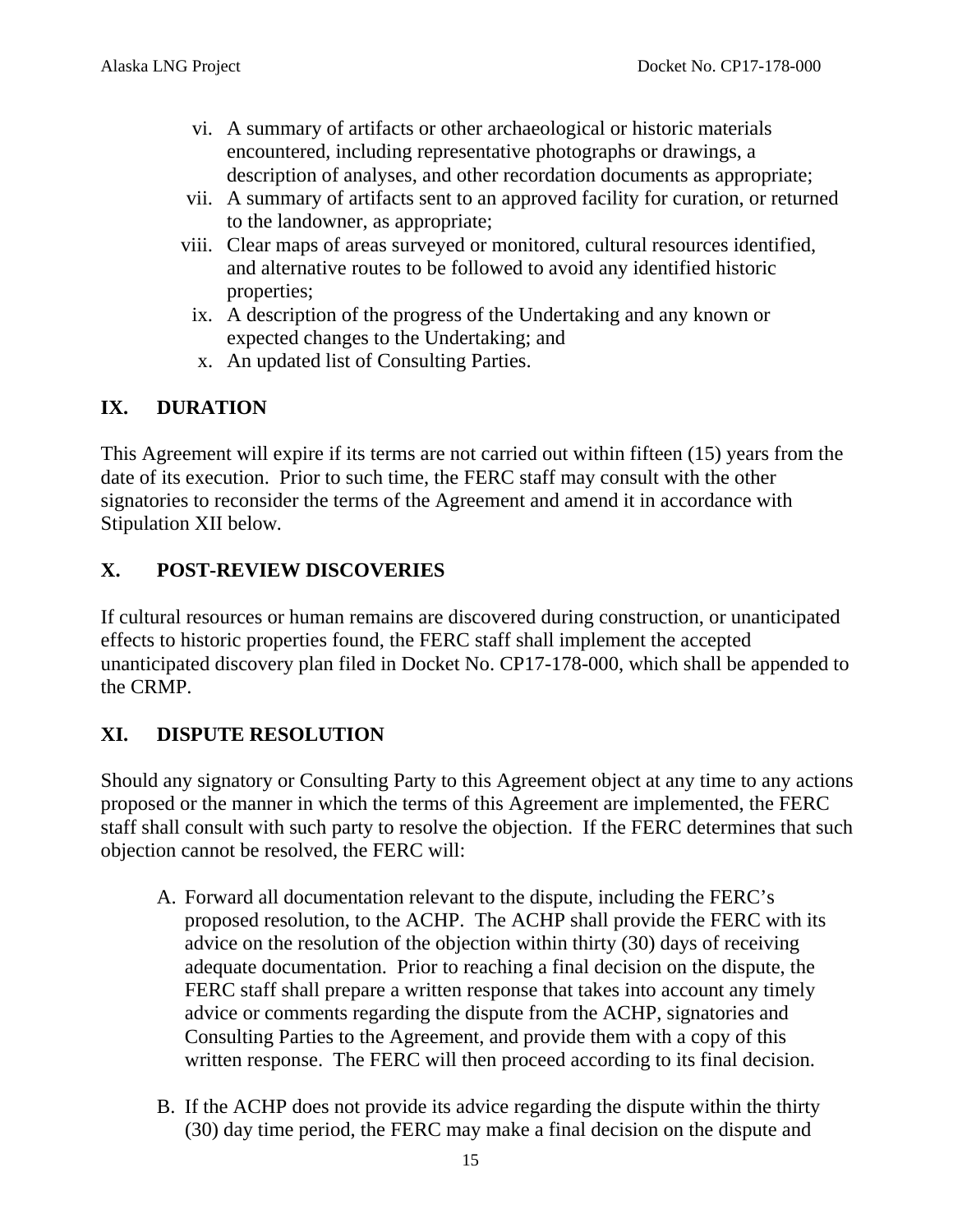proceed accordingly. Prior to reaching such a final decision, the FERC staff shall prepare a written response that takes into account any timely comments regarding the dispute from the signatories and Consulting Parties to the Agreement, and provide them and the ACHP with a copy of such written response.

C. The FERC responsibility to require AGDC to carry out all other actions subject to the terms of this Agreement that are not the subject of the dispute remain unchanged.

## **XII. AMENDMENTS**

This Agreement may be amended when such an amendment is agreed to in writing by all signatories. The amendment will be effective on the date a copy signed by all of the signatories is filed with the ACHP.

# **XIII. TERMINATION**

If any signatory to this Agreement determines that its terms will not or cannot be carried out, that party shall immediately consult with the other signatories to attempt to develop an amendment per Stipulation XII. If within thirty (30) days (or another time period agreed to by all signatories) an amendment cannot be reached, any signatory may terminate the Agreement upon written notification to the other signatories.

Once the Agreement is terminated, and prior to work continuing on the Undertaking, the FERC must either (a) execute an Agreement pursuant to 36 CFR 800.6 or (b) request, take into account, and respond to the comments of the ACHP under 36 CFR 800.7. The FERC shall notify the signatories as to the course of action it will pursue.

## **XIV. COORDINATION WITH OTHER FEDERAL REVIEWS**

In the event that another federal agency not initially a party to or subject to this Agreement receives an application for funding/license/permit for the Undertaking as described in this Agreement, that agency may fulfill its Section 106 responsibilities by stating in writing it concurs with the terms of this Agreement and notifying the FERC, the SHPO, and the ACHP that it intends to do so. Any necessary modifications will be considered in accordance with Stipulation XII, Amendments.

# **XV. SIGNATURE IN COUNTERPART**

This Agreement may be executed in counterparts, with a separate page for each signatory. The FERC staff will ensure that each party is provided with a copy of the fully executed Agreement.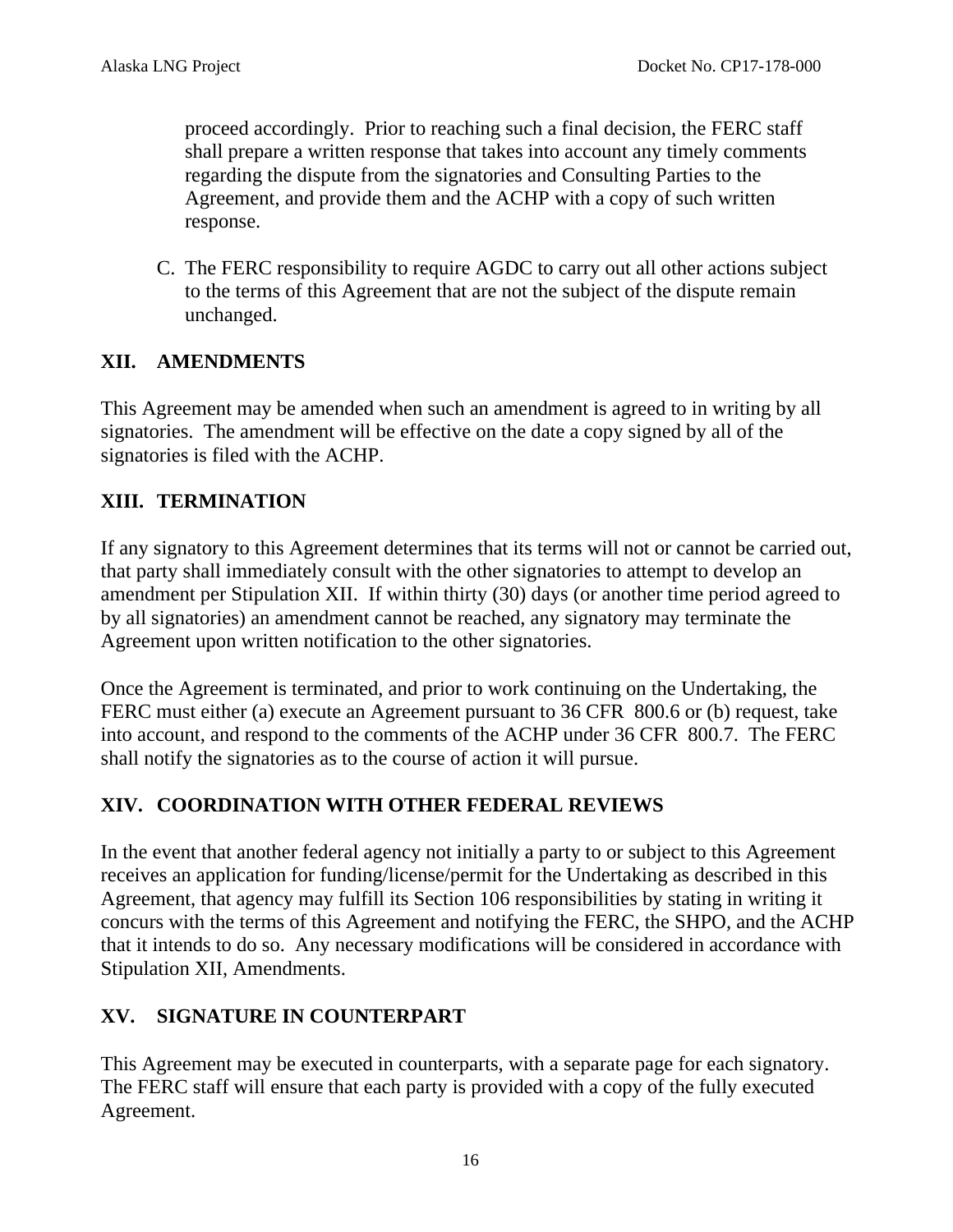# **XVI. CONFIDENTIALITY**

Consistent with the confidentiality requirements in 36 CFR 800.11(c) and Section 304 (54 USC 307103) of the NHPA and all other applicable laws, the FERC shall withhold from public disclosure information about the location, character, or ownership of a historic property when disclosure may cause a significant invasion of privacy, risk harm to the historic property, or impede the use of a traditional religious site by practitioners.

**Execution of this Agreement by the FERC, ACHP, and the SHPO and implementation of its terms evidence that the FERC has taken into account the effects of this Undertaking on historic properties and afforded the ACHP an opportunity to comment.**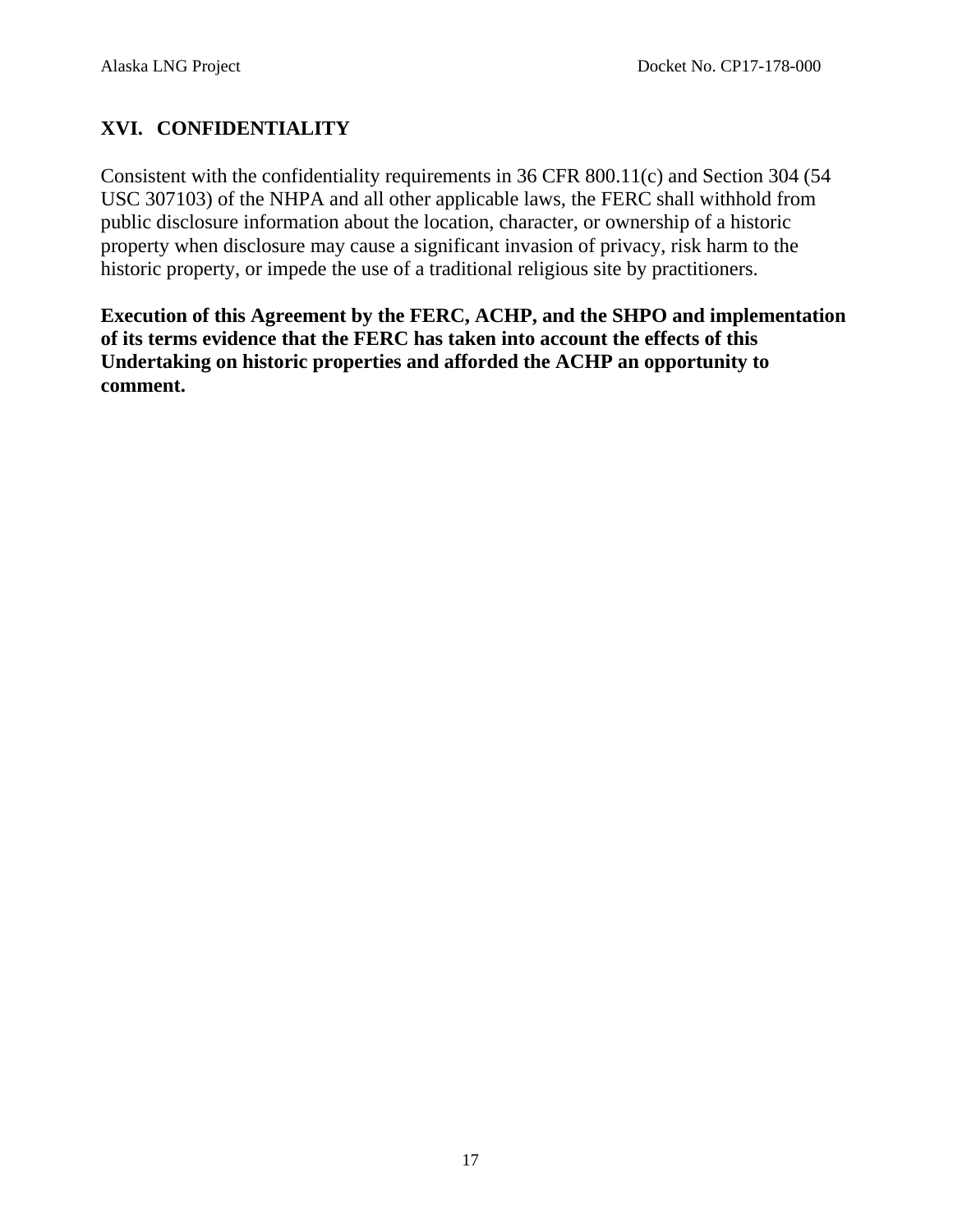### **PROGRAMMATIC AGREEMENT AMONG THE FEDERAL ENERGY REGULATORY COMMISSION; ALASKA STATE HISTORIC PRESERVATION OFFICER; U.S. DEPARTMENT OF THE INTERIOR, BUREAU OF LAND MANAGEMENT AND NATIONAL PARK SERVICE; ALASKA DEPARTMENT OF NATURAL RESOURCES; ADVISORY COUNCIL ON HISTORIC PRESERVATION; AND ALASKA GASLINE DEVELOPMENT CORPORATTION REGARDING THE ALASKA LNG PROJECT**

#### **FERC DOCKET NUMBER CP17-178-000**

Signatory

### **FEDERAL ENERGY REGULATORY COMMISSION**

 $Rieh$  McGine Date  $5/29/2020$ 

**J. Rich McGuire, Division of Gas – Environment and Engineering**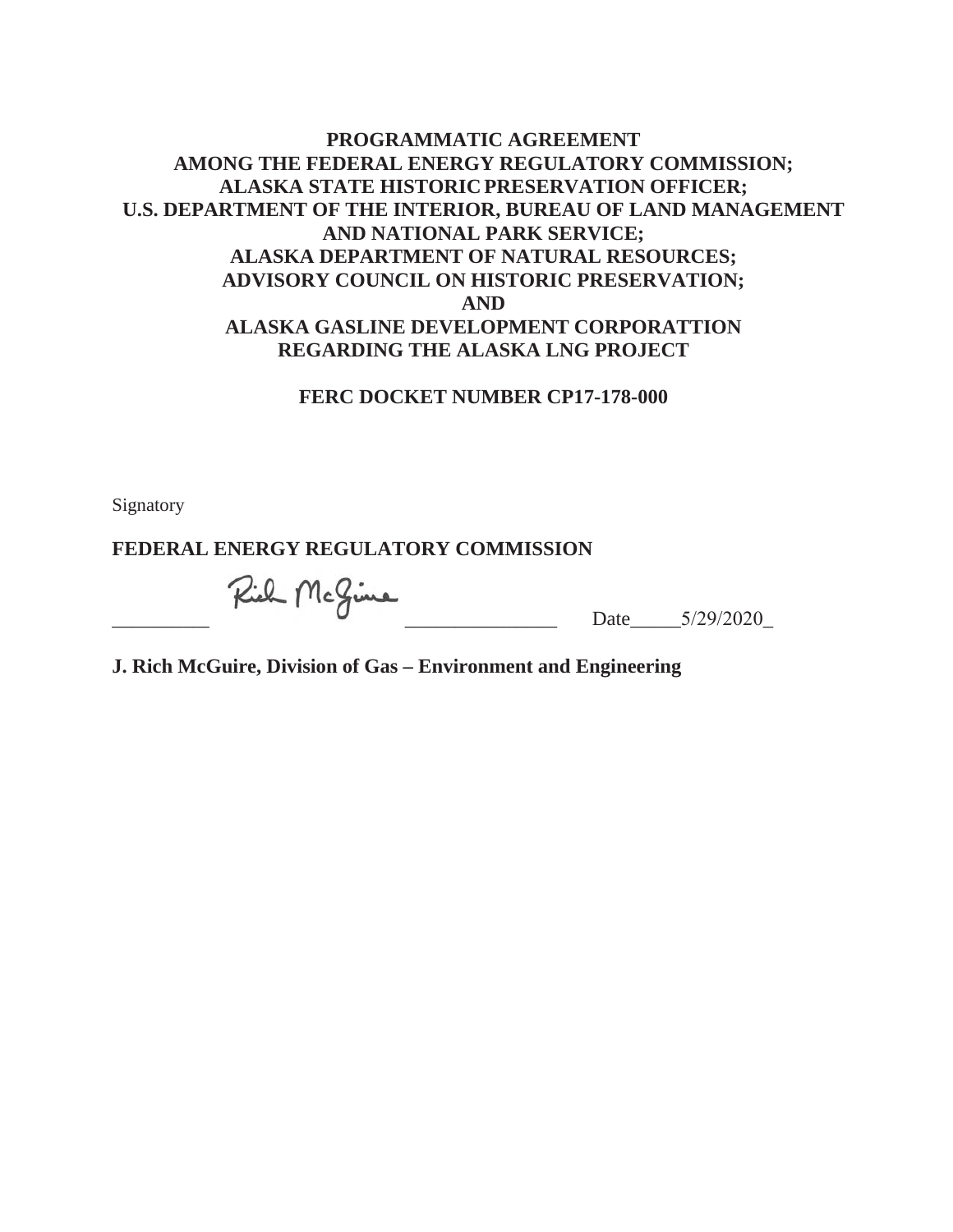### PROGRAMMATIC AGREEMENT AMONG THE FEDERAL ENERGY REGULATORY COMMISSION; **ALASKA STATE HISTORIC PRESERVATION OFFICER;** U.S. DEPARTMENT OF THE INTERIOR, BUREAU OF LAND MANAGEMENT **NATIONAL PARK SERVICE;** ALASKA DEPARTMENT OF NATURAL RESOURCES; ADVISORY COUNCIL ON HISTORIC PRESERVATION; **AND ALASKA GASLINE DEVELOPMENT CORPORATTION** REGARDING THE ALASKA LNG PROJECT

#### FERC DOCKET NUMBER CP17-178-000

Signatory

**ALASKA STATE HISTORIC PRESERVATION OFFICER** 

HE Bittmer Date June 4, 2022

Judith E. Bittner, State Historic Preservation Officer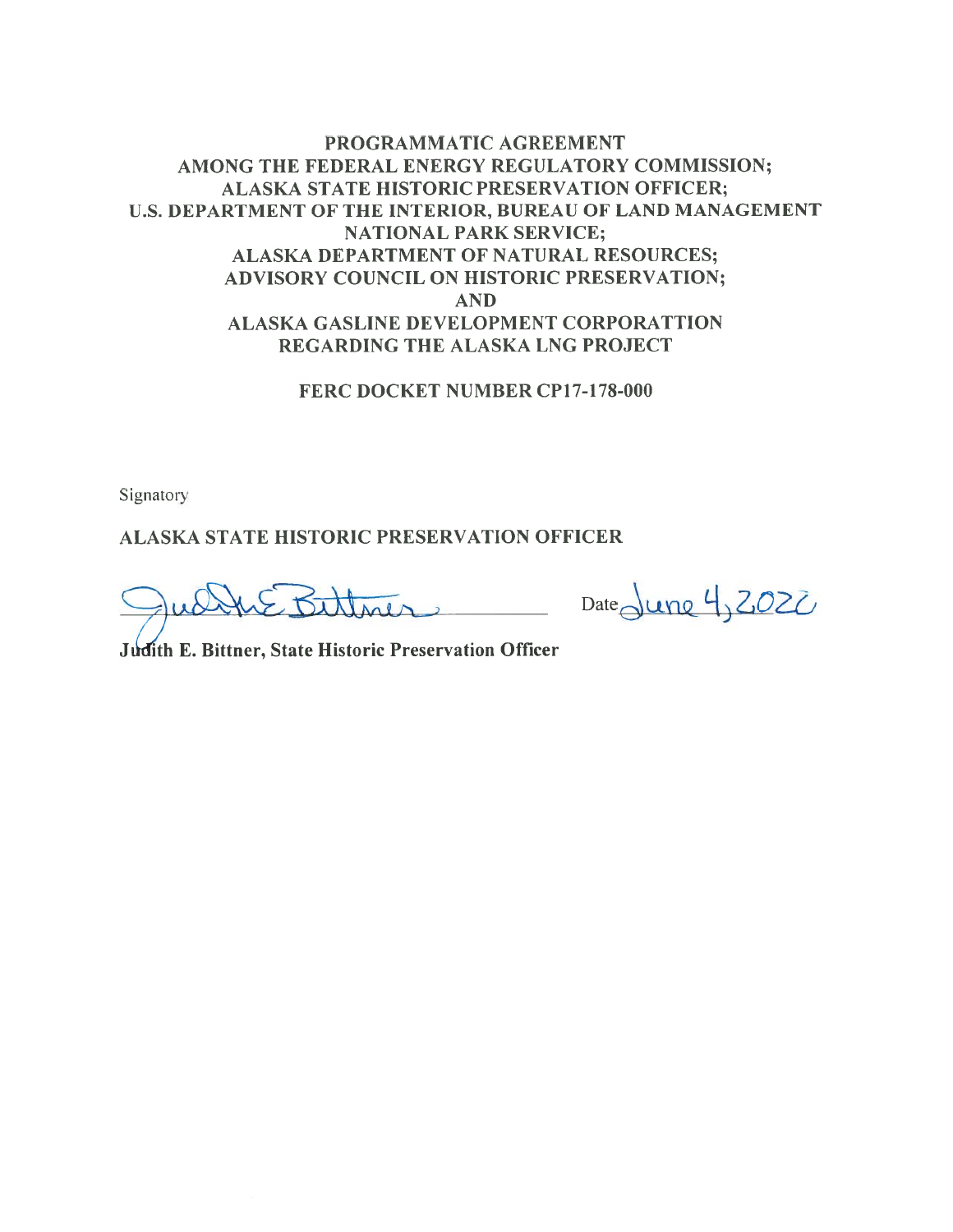# **PROGRAMMATIC AGREEMENT AMONG THE FEDERAL ENERGY REGULATORY COMMISSION; ALASKA STATE HISTORIC PRESERVATION OFFICER; U.S. DEPARTMENT OF THE INTERIOR, BUREAU OF LAND MANAGEMENT NATIONAL PARK SERVICE; ALASKA DEPARTMENT OF NATURAL RESOURCE; ADVISORY COUNCIL ON HISTORIC PRESERVATION; AND ALASKA GASLINE DEVELOPMENT CORPORATTION REGARDING THE ALASKA LNG PROJECT**

**FERC DOCKET NUMBER CP17-178-000** 

Signatory

**ADVISORY COUNCIL ON HISTORIC PRESERVATION** 

 $\not h$ lur Ul - Farle  $\nu$  Date  $\frac{6}{24/20}$ 

**John M. Fowler, Executive Director**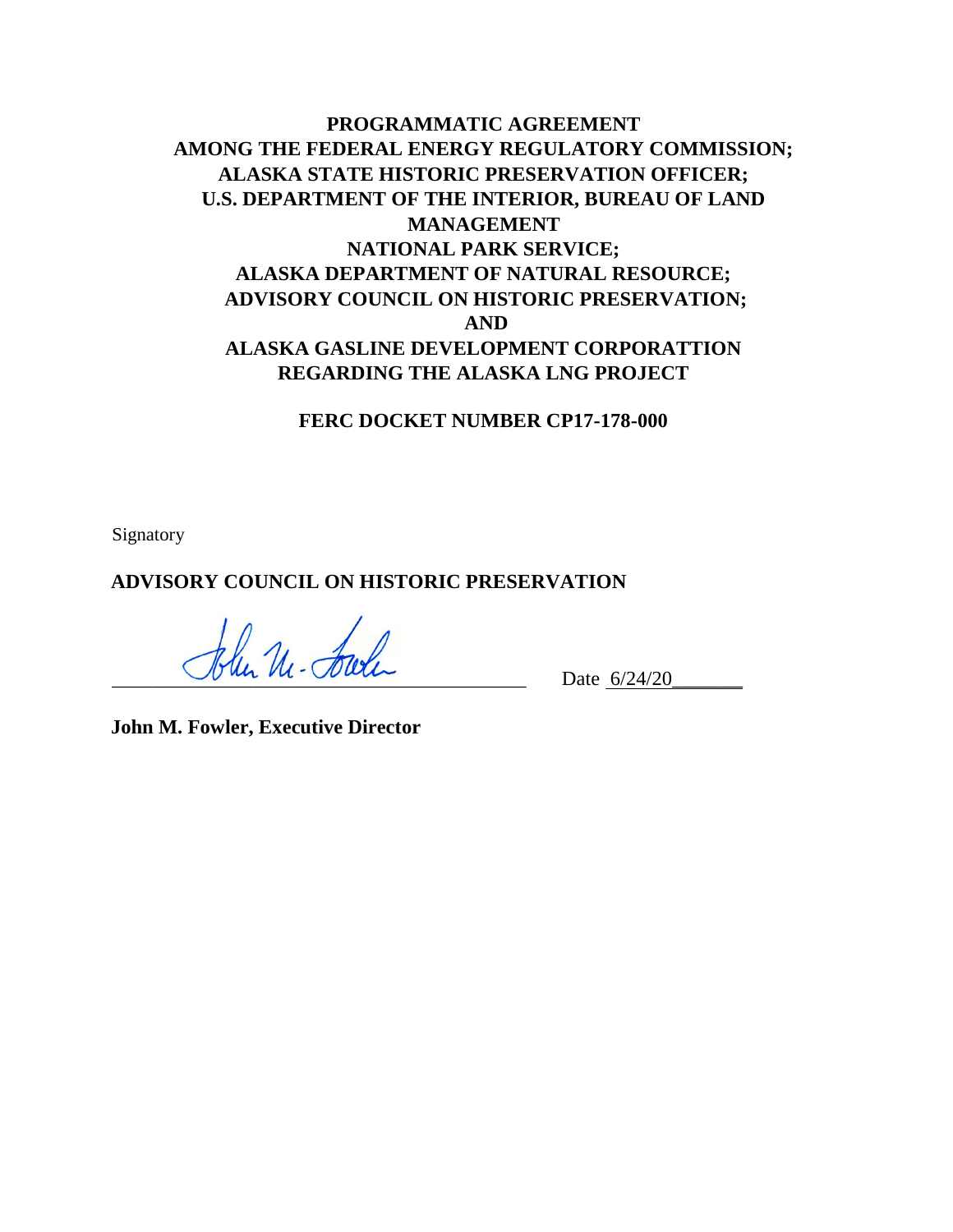## **PROGRAMMATIC AGREEMENT AMONG THE FEDERAL ENERGY REGULATORY COMMISSION; ALASKA STATE HISTORIC PRESERVATION OFFICER; U.S. DEPARTMENT OF THE INTERIOR, BUREAU OF LAND MANAGEMENT AND NATIONAL PARK SERVICE; ALASKA DEPARTMENT OF NATURAL RESOURCES; ADVISORY COUNCIL ON HISTORIC PRESERVATION; AND ALASKA GASLINE DEVELOPMENT CORPORATTION REGARDING THE ALASKA LNG PROJECT**

### **FERC DOCKET NUMBER CP17-178-000**

Invited Signatory

### **BUREAU OF LAND MANAGEMENT**

CHAD PADGETT Digitally signed by CHAD PADGETT<br>
Date: 2020.06.22 20:03:55 -08'00' Date

**Chad B. Padgett, State Director**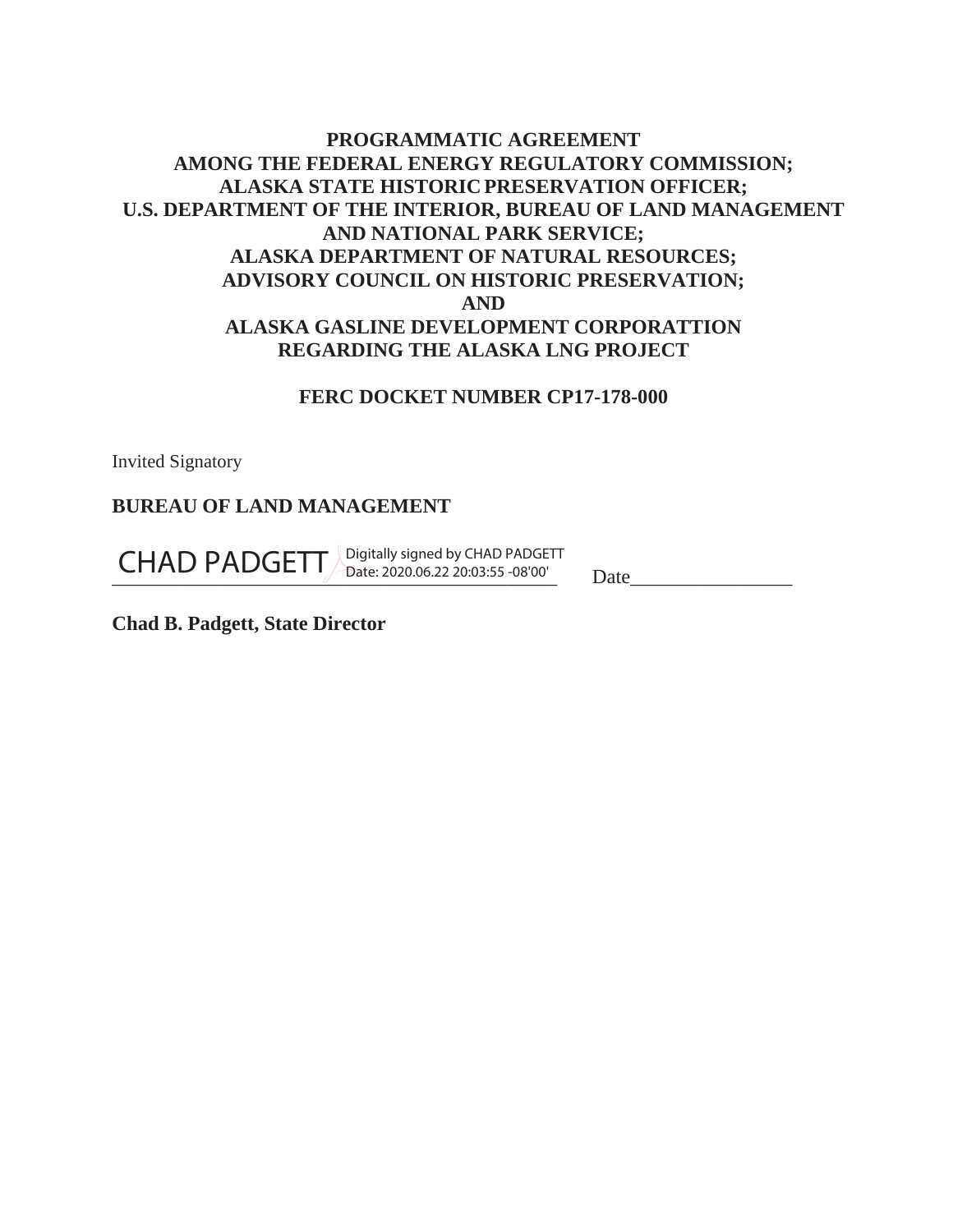## **PROGRAMMATIC AGREEMENT AMONG THE FEDERAL ENERGY REGULATORY COMMISSION; ALASKA STATE HISTORIC PRESERVATION OFFICER; U.S. DEPARTMENT OF THE INTERIOR, BUREAU OF LAND MANAGEMENT NATIONAL PARK SERVICE; ALASKA DEPARTMENT OF NATURAL RESOURCES; ADVISORY COUNCIL ON HISTORIC PRESERVATION; AND ALASKA GASLINE DEVELOPMENT CORPORATTION REGARDING THE ALASKA LNG PROJECT**

#### **FERC DOCKET NUMBER CP17-178-000**

Invited Signatory

### **NATIONAL PARK SERVICE**

DONALD STRIKER STRIKER<br>
DONALD STRIKER STRIKER<br>
Date: 2020.06.10.10:35:54\_08'00<sup>Date</sup> Date: 2020.06.10 10:35:54 -08'00'

**Don Striker, Acting Regional Director, National Park Service Interior Region 11**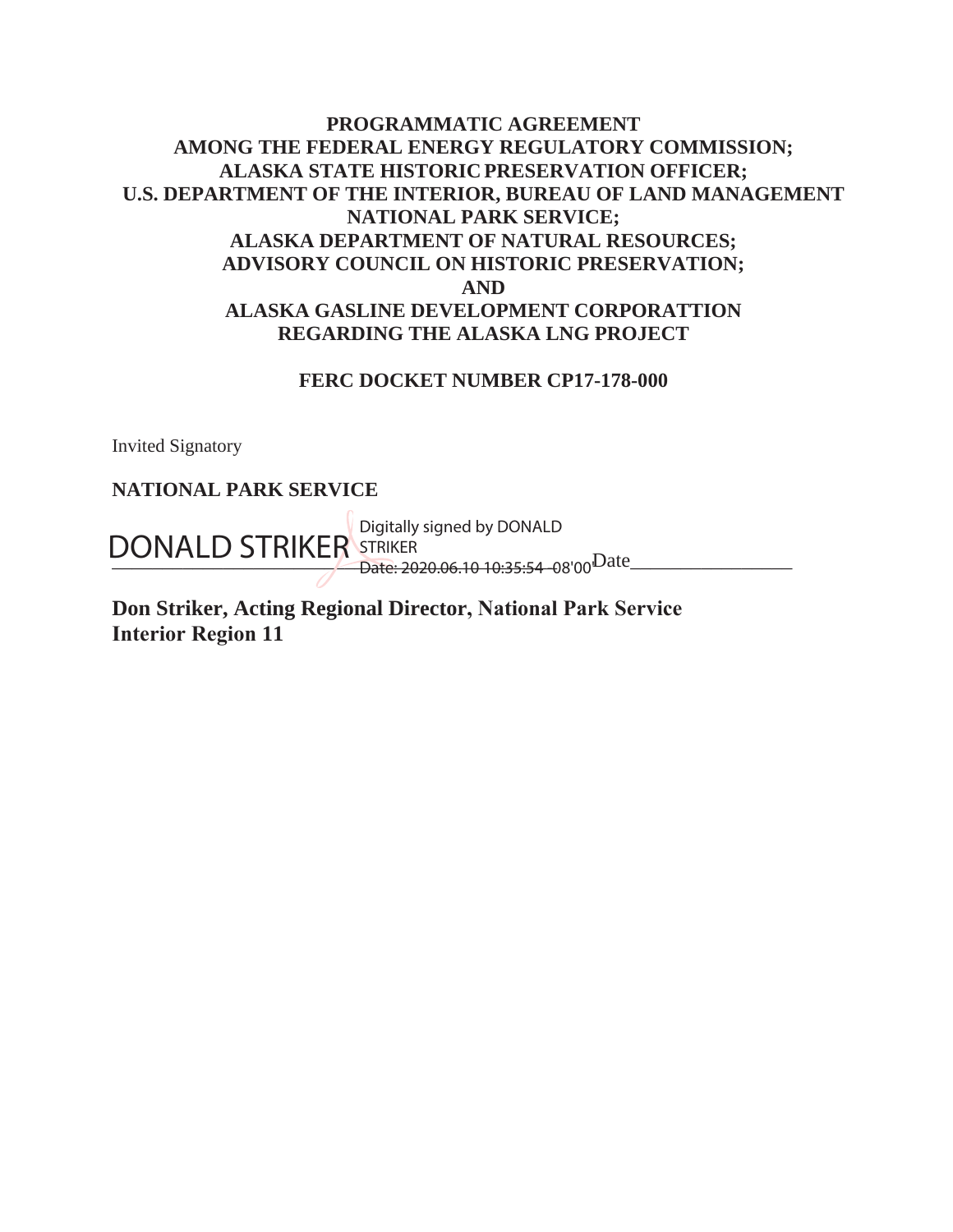## **PROGRAMMATIC AGREEMENT AMONG THE FEDERAL ENERGY REGULATORY COMMISSION; ALASKA STATE HISTORIC PRESERVATION OFFICER; U.S. DEPARTMENT OF THE INTERIOR, BUREAU OF LAND MANAGEMENT NATIONAL PARK SERVICE; ALASKA DEPARTMENT OF NATURAL RESOURCES; ADVISORY COUNCIL ON HISTORIC PRESERVATION; AND ALASKA GASLINE DEVELOPMENT CORPORATTION REGARDING THE ALASKA LNG PROJECT**

#### **FERC DOCKET NUMBER CP17-178-000**

Invited Signatory

### **ALASKA DEPARTMENT OF NATURAL RESOURCES**

By: *University Lenge* Date: <u>6/12/2020</u>

**Title: \_\_\_\_\_\_\_\_\_\_\_\_\_\_\_\_\_\_\_\_\_\_\_\_\_\_\_\_\_\_\_\_\_\_\_\_** Commissioner, Dept. of Natural Resources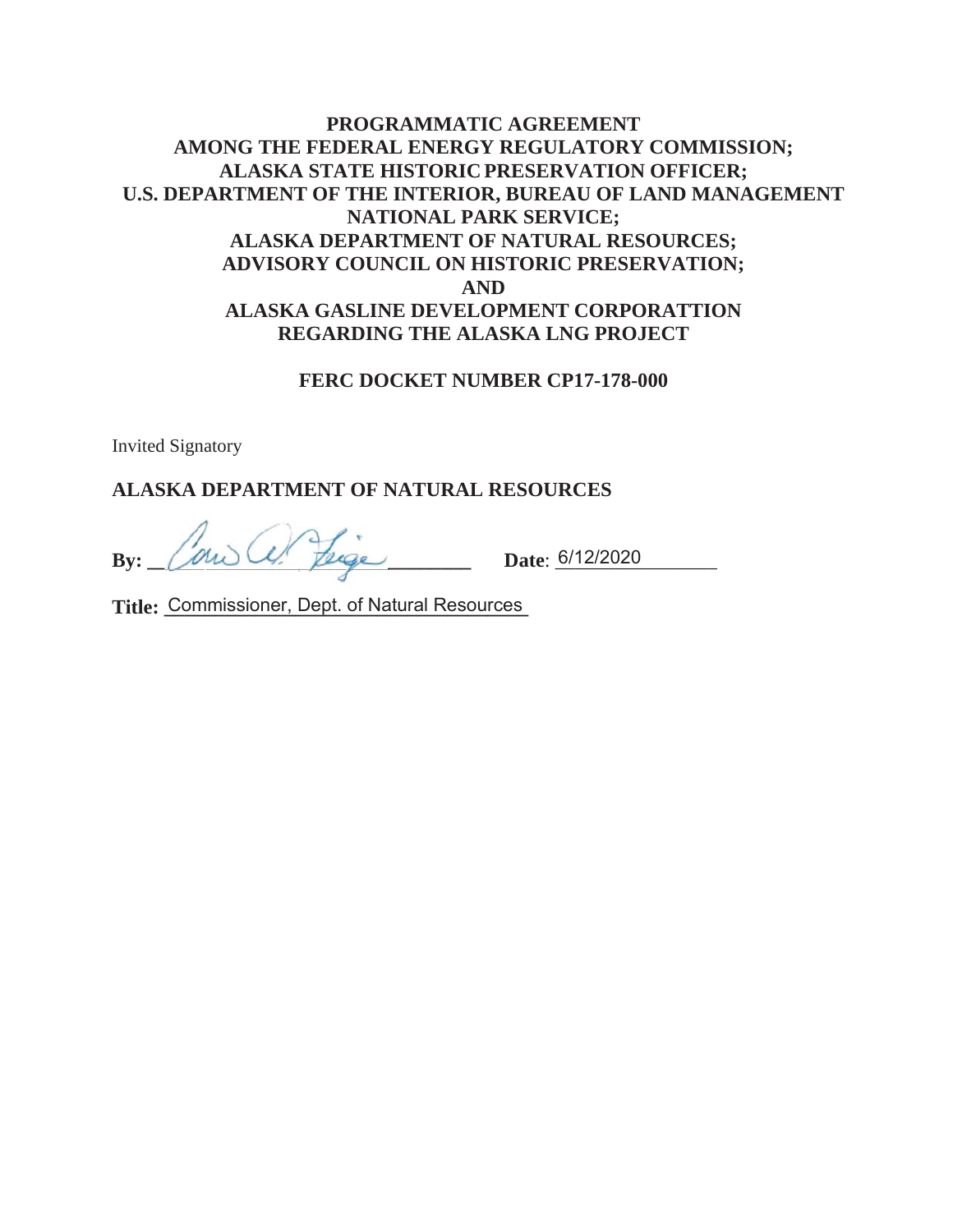### **PROGRAMMATIC AGREEMENT AMONG THE FEDERAL ENERGY REGULATORY COMMISSION; ALASKA STATE HISTORIC PRESERVATION OFFICER; U.S. DEPARTMENT OF THE INTERIOR, BUREAU OF LAND MANAGEMENT AND NATIONAL PARK SERVICE; ALASKA DEPARTMENT OF NATURAL RESOURCES; ADVISORY COUNCIL ON HISTORIC PRESERVATION; AND ALASKA GASLINE DEVELOPMENT CORPORATTION REGARDING THE ALASKA LNG PROJECT**

#### **FERC DOCKET NUMBER CP17-178-000**

Concurring Consulting Party

#### **ALASKA GASLINE DEVELOPMENT CORPORATION**

 $\sum_{\text{Date} \text{ June 3, 2020}}$ 

**Frank Richards, President Alaska Gasline Development Corporation**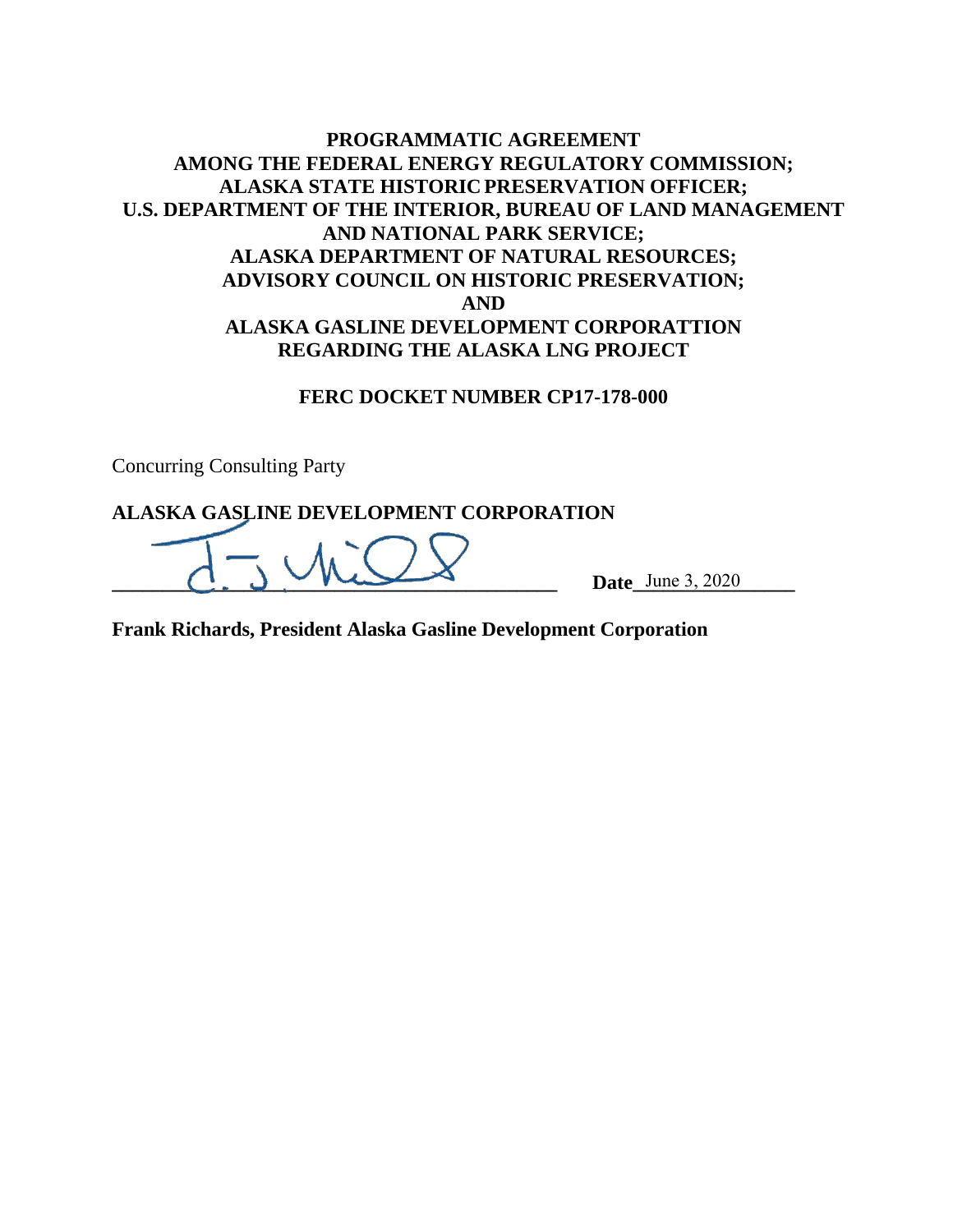### PROGRAMMATIC AGREEMENT AMONG THE FEDERAL ENERGY REGULATORY COMMISSION; ALASKA STATE HISTORIC PRESERVATION OFFICER; U.S. DEPARTMENT OF THE INTERIOR, BUREAU OF LAND MANAGEMENT **NATIONAL PARK SERVICE: ALASKA DEPARTMENT OF NATURAL RESOURCES:** ADVISORY COUNCIL ON HISTORIC PRESERVATION; **AND ALASKA GASLINE DEVELOPMENT CORPORATTION** REGARDING THE ALASKA LNG PROJECT

#### FERC DOCKET NUMBER CP17-178-000

**Concurring Consulting Party** 

**CONSULTING PARTY NAME:** 

By: Muchael Iber Date: 6/5/20<br>Title: President

**Knik Tribe**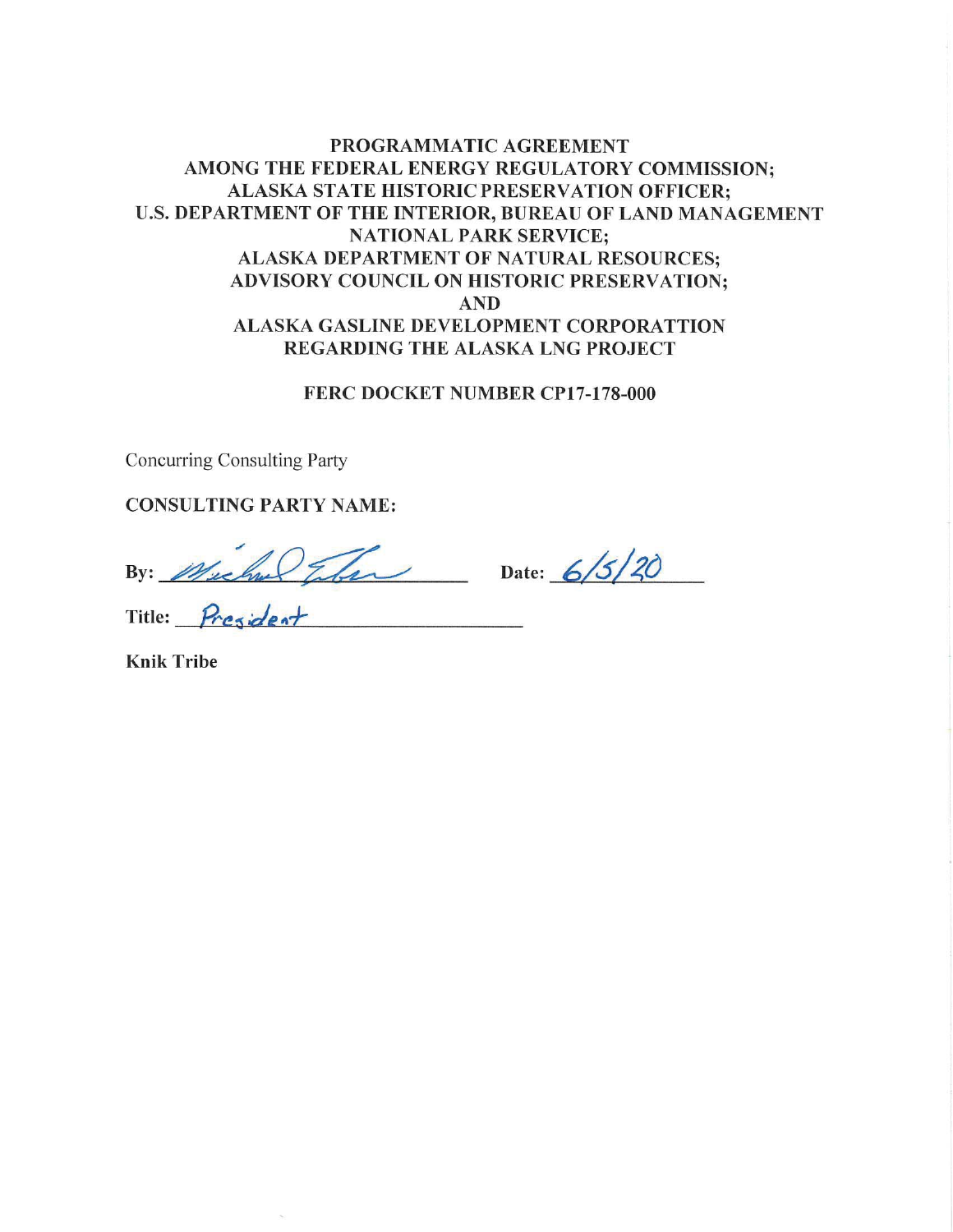### **PROGRAMMATIC AGREEMENT** AMONG THE FEDERAL ENERGY REGULATORY COMMISSION; ALASKA STATE HISTORIC PRESERVATION OFFICER; U.S. DEPARTMENT OF THE INTERIOR, BUREAU OF LAND MANAGEMENT AND NATIONAL PARK SERVICE; ALASKA DEPARTMENT OF NATURAL RESOURCES; ADVISORY COUNCIL ON HISTORIC PRESERVATION; AND

# **ALASKA GASLINE DEVELOPMENT CORPORATTION** REGARDING THE ALASKA LNG PROJECT

### FERC DOCKET NUMBER CP17-178-000

 $\mathcal{O}(\mathcal{C}^2)$  with  $\mathcal{O}(\mathcal{C}^2)$  ,  $\mathcal{O}(\mathcal{C}^2)$ 

81122224 100729231 HATCH STARTED 1

**Concurring Consulting Party** 

**CONSULTING PARTY NAME:** 

Date:  $6-17-20$ Bv:

Title: EPH/IGAP Directur

**Native Village of Tyonek**